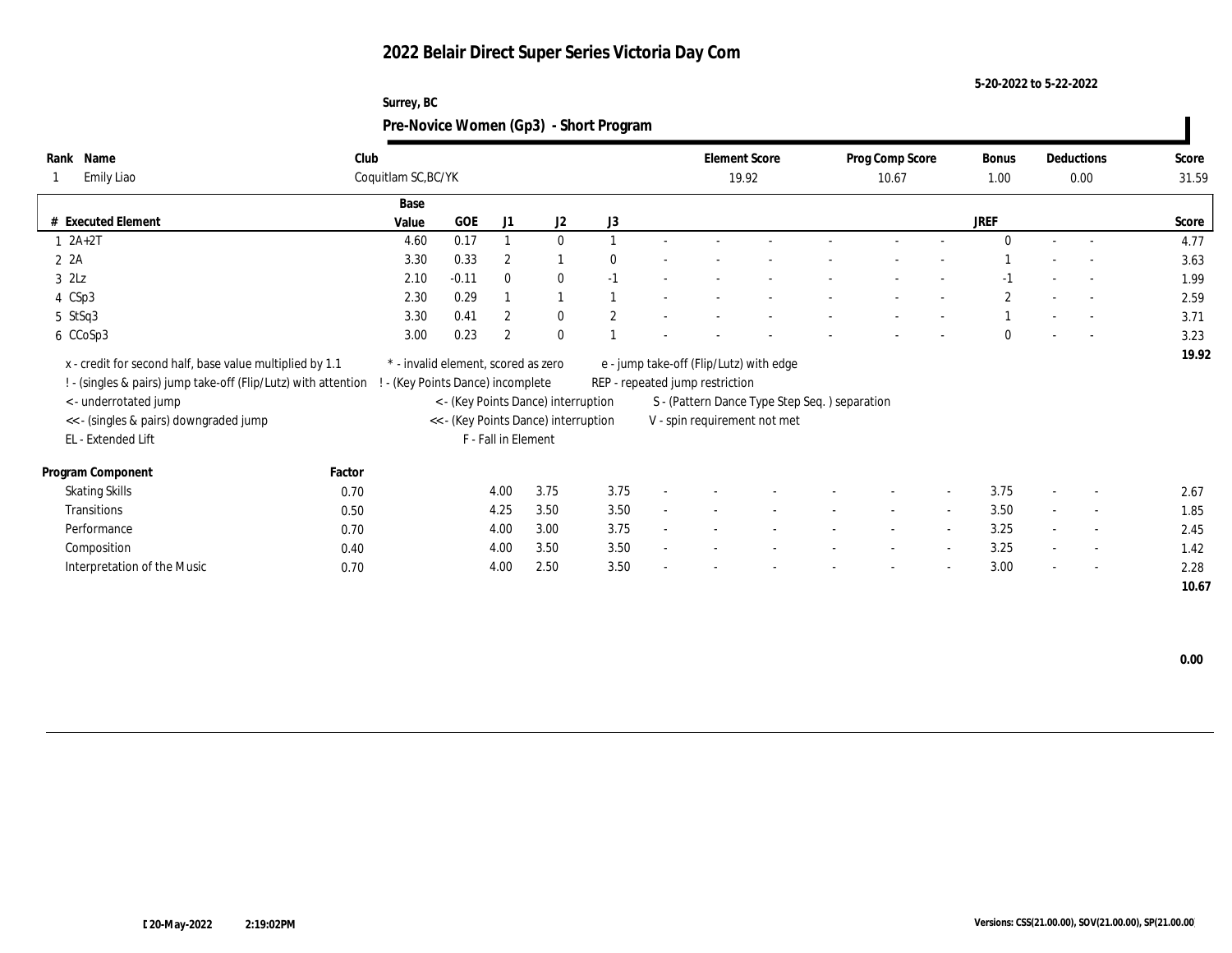**Surrey, BC**

**5-20-2022 to 5-22-2022**

|                                                                |        | Pre-Novice Women (Gp3) - Short Program |         |                     |                                      |      |                                         |                                               |                 |                          |              |                          |       |
|----------------------------------------------------------------|--------|----------------------------------------|---------|---------------------|--------------------------------------|------|-----------------------------------------|-----------------------------------------------|-----------------|--------------------------|--------------|--------------------------|-------|
| Rank Name                                                      | Club   |                                        |         |                     |                                      |      | <b>Element Score</b>                    |                                               | Prog Comp Score |                          | <b>Bonus</b> | Deductions               | Score |
| Leila McManus<br>2                                             |        | Sungod SC, BC/YK                       |         |                     |                                      |      | 15.11                                   |                                               | 9.85            |                          | 1.00         | 0.50                     | 25.46 |
|                                                                |        | Base                                   |         |                     |                                      |      |                                         |                                               |                 |                          |              |                          |       |
| # Executed Element                                             |        | Value                                  | GOE     | J1                  | J <sub>2</sub>                       | J3   |                                         |                                               |                 |                          | <b>JREF</b>  |                          | Score |
| 12F                                                            |        | 1.80                                   | 0.00    | $\mathbf{0}$        | $\mathbf{0}$                         |      |                                         |                                               |                 |                          |              |                          | 1.80  |
| $2 \t2A$                                                       |        | 3.30                                   | $-1.65$ | $-5$                | $-5$                                 | $-5$ |                                         |                                               |                 |                          | -5           |                          | 1.65  |
| $3$ $2Lz+2T$                                                   |        | 3.40                                   | $-0.05$ | $-1$                | $\mathbf{0}$                         |      |                                         |                                               |                 |                          | $\bf{0}$     | $\sim$                   | 3.35  |
| 4 LSp1                                                         |        | 1.50                                   | 0.04    |                     | $\mathbf{0}$                         |      |                                         |                                               |                 |                          | $\mathbf{0}$ | $\sim$                   | 1.54  |
| 5 StSq3                                                        |        | 3.30                                   | 0.17    |                     |                                      |      |                                         |                                               |                 |                          | $\mathbf{0}$ | $\sim$                   | 3.47  |
| 6 CCoSp3                                                       |        | 3.00                                   | 0.30    |                     |                                      |      |                                         |                                               |                 |                          |              | $\overline{\phantom{a}}$ | 3.30  |
| x - credit for second half, base value multiplied by 1.1       |        | * - invalid element, scored as zero    |         |                     |                                      |      | e - jump take-off (Flip/Lutz) with edge |                                               |                 |                          |              |                          | 15.11 |
| ! - (singles & pairs) jump take-off (Flip/Lutz) with attention |        | - (Key Points Dance) incomplete        |         |                     |                                      |      | REP - repeated jump restriction         |                                               |                 |                          |              |                          |       |
| <- underrotated jump                                           |        |                                        |         |                     | < - (Key Points Dance) interruption  |      |                                         | S - (Pattern Dance Type Step Seq.) separation |                 |                          |              |                          |       |
| << - (singles & pairs) downgraded jump                         |        |                                        |         |                     | << - (Key Points Dance) interruption |      | V - spin requirement not met            |                                               |                 |                          |              |                          |       |
| EL - Extended Lift                                             |        |                                        |         | F - Fall in Element |                                      |      |                                         |                                               |                 |                          |              |                          |       |
| Program Component                                              | Factor |                                        |         |                     |                                      |      |                                         |                                               |                 |                          |              |                          |       |
| <b>Skating Skills</b>                                          | 0.70   |                                        |         | 3.25                | 3.00                                 | 3.25 |                                         |                                               |                 |                          | 3.25         |                          | 2.23  |
| Transitions                                                    | 0.50   |                                        |         | 3.25                | 2.75                                 | 3.25 |                                         |                                               | $\sim$          | $\sim$                   | 3.25         | $\overline{\phantom{a}}$ | 1.57  |
| Performance                                                    | 0.70   |                                        |         | 3.25                | 3.00                                 | 3.50 |                                         |                                               |                 |                          | 3.50         |                          | 2.32  |
| Composition                                                    | 0.40   |                                        |         | 3.25                | 3.00                                 | 3.25 |                                         |                                               |                 | $\sim$                   | 3.75         | $\overline{\phantom{a}}$ | 1.32  |
| Interpretation of the Music                                    | 0.70   |                                        |         | 3.50                | 3.25                                 | 3.50 |                                         |                                               |                 | $\overline{\phantom{a}}$ | 3.50         | $\sim$                   | 2.41  |
|                                                                |        |                                        |         |                     |                                      |      |                                         |                                               |                 |                          |              |                          | 9.85  |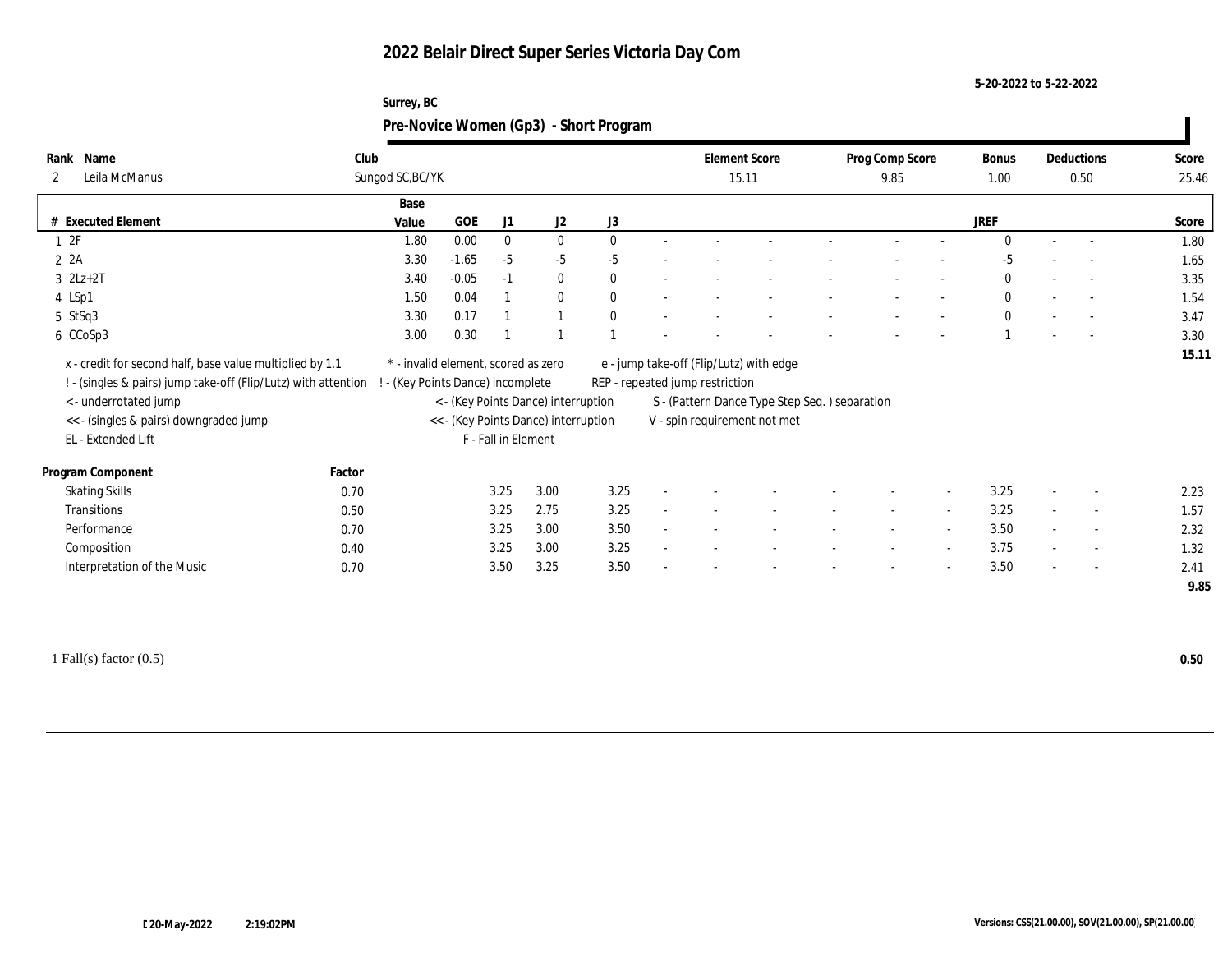**Surrey, BC**

**5-20-2022 to 5-22-2022**

|                                                                                                                            |        |                                                                        |            |                     |                                      | Pre-Novice Women (Gp3) - Short Program |                                                                            |                                               |                 |                          |              |            |       |
|----------------------------------------------------------------------------------------------------------------------------|--------|------------------------------------------------------------------------|------------|---------------------|--------------------------------------|----------------------------------------|----------------------------------------------------------------------------|-----------------------------------------------|-----------------|--------------------------|--------------|------------|-------|
| Rank Name                                                                                                                  | Club   |                                                                        |            |                     |                                      |                                        | <b>Element Score</b>                                                       |                                               | Prog Comp Score |                          | <b>Bonus</b> | Deductions | Score |
| Nayali Liu<br>3                                                                                                            |        | Champs ISC of BC, BC/YK                                                |            |                     |                                      |                                        | 15.15                                                                      |                                               | 9.08            |                          | 1.00         | 0.00       | 25.23 |
|                                                                                                                            |        | Base                                                                   |            |                     |                                      |                                        |                                                                            |                                               |                 |                          |              |            |       |
| # Executed Element                                                                                                         |        | Value                                                                  | <b>GOE</b> | J1                  | J <sub>2</sub>                       | J3                                     |                                                                            |                                               |                 |                          | <b>JREF</b>  |            | Score |
| $1 \text{ } 3T<$                                                                                                           |        | 3.36                                                                   | $-0.92$    | $-2$                | $-3$                                 | $-4$                                   |                                                                            |                                               |                 |                          | $-2$         |            | 2.44  |
| 2A                                                                                                                         |        | 3.30                                                                   | $-0.08$    |                     | $-1$                                 |                                        |                                                                            |                                               |                 |                          |              |            | 3.22  |
| 3 StSq3                                                                                                                    |        | 3.30                                                                   | $-0.17$    | $\mathbf{0}$        | $-2$                                 | 0                                      |                                                                            |                                               |                 |                          |              |            | 3.13  |
| 4 CCoSp3                                                                                                                   |        | 3.00                                                                   | 0.23       | 2                   | $\bf{0}$                             |                                        |                                                                            |                                               |                 |                          | $\Omega$     | $\sim$     | 3.23  |
| 5 2A+COMBO                                                                                                                 |        | 3.30                                                                   | $-1.40$    | $-5$                | $-2$                                 | $-5$                                   |                                                                            |                                               |                 |                          | $-5$         |            | 1.90  |
| 6 LSpB                                                                                                                     |        | 1.20                                                                   | 0.03       | $\Omega$            |                                      |                                        |                                                                            |                                               |                 |                          | $\theta$     | $\sim$     | 1.23  |
| x - credit for second half, base value multiplied by 1.1<br>! - (singles & pairs) jump take-off (Flip/Lutz) with attention |        | * - invalid element, scored as zero<br>- (Key Points Dance) incomplete |            |                     |                                      |                                        | e - jump take-off (Flip/Lutz) with edge<br>REP - repeated jump restriction |                                               |                 |                          |              |            | 15.15 |
| < - underrotated jump                                                                                                      |        |                                                                        |            |                     | < - (Key Points Dance) interruption  |                                        |                                                                            | S - (Pattern Dance Type Step Seq.) separation |                 |                          |              |            |       |
| << - (singles & pairs) downgraded jump                                                                                     |        |                                                                        |            |                     | << - (Key Points Dance) interruption |                                        | V - spin requirement not met                                               |                                               |                 |                          |              |            |       |
| EL - Extended Lift                                                                                                         |        |                                                                        |            | F - Fall in Element |                                      |                                        |                                                                            |                                               |                 |                          |              |            |       |
| Program Component                                                                                                          | Factor |                                                                        |            |                     |                                      |                                        |                                                                            |                                               |                 |                          |              |            |       |
| <b>Skating Skills</b>                                                                                                      | 0.70   |                                                                        |            | 3.25                | 2.75                                 | 3.50                                   |                                                                            |                                               |                 |                          | 3.50         |            | 2.28  |
| Transitions                                                                                                                | 0.50   |                                                                        |            | 3.25                | 3.25                                 | 3.25                                   |                                                                            |                                               |                 | $\sim$                   | 3.00         |            | 1.60  |
| Performance                                                                                                                | 0.70   |                                                                        |            | 3.00                | 2.50                                 | 3.25                                   |                                                                            |                                               |                 | $\sim$                   | 2.75         |            | 2.02  |
| Composition                                                                                                                | 0.40   |                                                                        |            | 3.00                | 3.00                                 | 3.25                                   |                                                                            |                                               |                 | $\overline{\phantom{a}}$ | 3.25         |            | 1.25  |
| Interpretation of the Music                                                                                                | 0.70   |                                                                        |            | 2.75                | 2.50                                 | 2.75                                   |                                                                            |                                               |                 |                          | 3.00         |            | 1.93  |
|                                                                                                                            |        |                                                                        |            |                     |                                      |                                        |                                                                            |                                               |                 |                          |              |            | 9.08  |

 **0.00**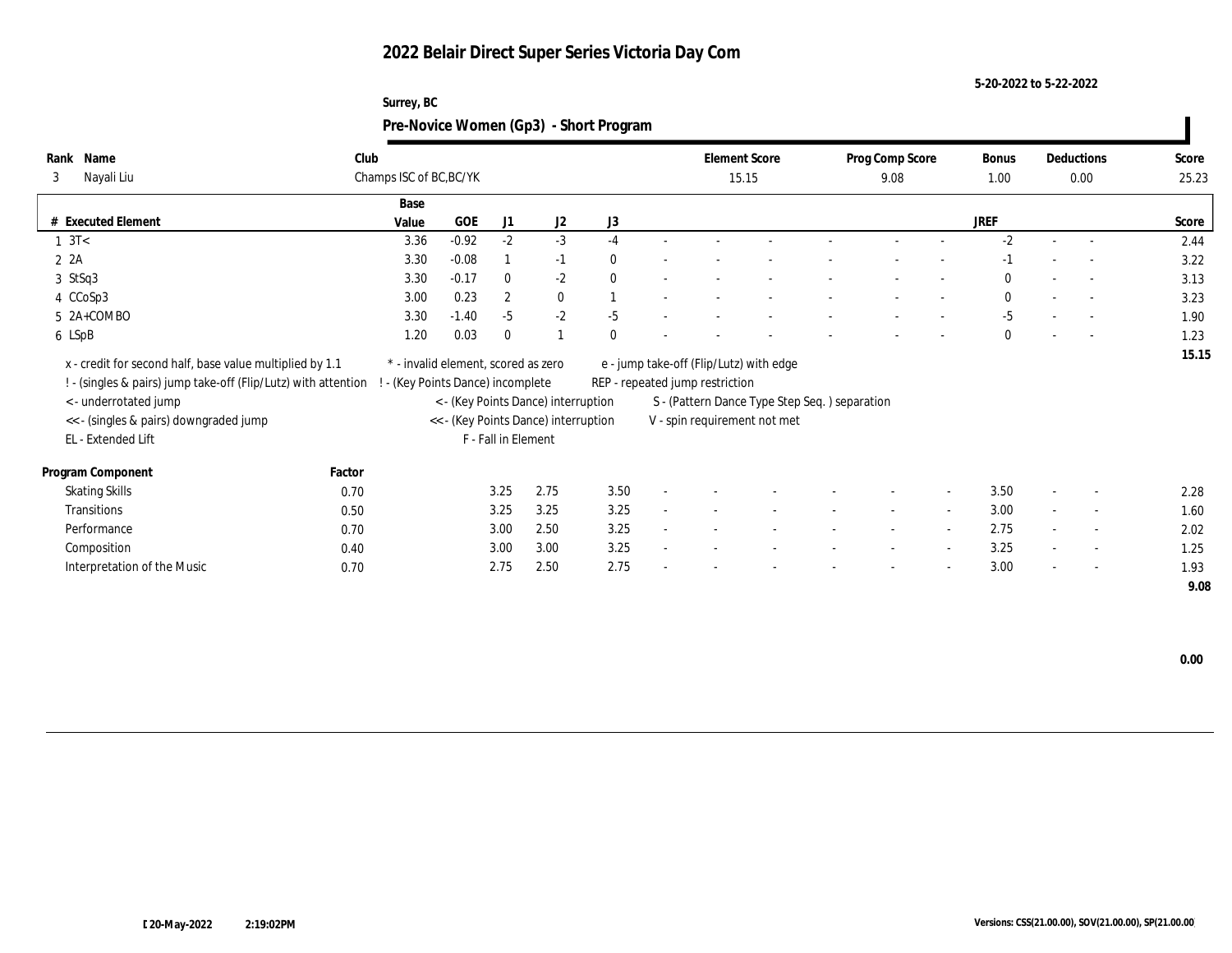**Surrey, BC**

**5-20-2022 to 5-22-2022**

|                                                                                                                                                                                              |        | Pre-Novice Women (Gp3) - Short Program                                 |            |                     |                                                                             |                |                                                                            |                                                                               |                          |                          |                      |                    |                |
|----------------------------------------------------------------------------------------------------------------------------------------------------------------------------------------------|--------|------------------------------------------------------------------------|------------|---------------------|-----------------------------------------------------------------------------|----------------|----------------------------------------------------------------------------|-------------------------------------------------------------------------------|--------------------------|--------------------------|----------------------|--------------------|----------------|
| Rank Name<br>Paisley Hopkins<br>4                                                                                                                                                            | Club   | RCVFSC, BC/YK                                                          |            |                     |                                                                             |                | <b>Element Score</b><br>14.47                                              |                                                                               | Prog Comp Score<br>10.35 |                          | <b>Bonus</b><br>0.00 | Deductions<br>0.00 | Score<br>24.82 |
|                                                                                                                                                                                              |        | Base                                                                   |            |                     |                                                                             |                |                                                                            |                                                                               |                          |                          |                      |                    |                |
| # Executed Element                                                                                                                                                                           |        | Value                                                                  | <b>GOE</b> | J <sub>1</sub>      | J <sub>2</sub>                                                              | J3             |                                                                            |                                                                               |                          |                          | <b>JREF</b>          |                    | Score          |
| 1 StSq3                                                                                                                                                                                      |        | 3.30                                                                   | 0.33       |                     |                                                                             |                |                                                                            |                                                                               |                          |                          |                      |                    | 3.63           |
| 2Pq                                                                                                                                                                                          |        | 1.80                                                                   | $-0.36$    | $-2$                | $-2$                                                                        | $-2.$          |                                                                            |                                                                               |                          |                          | $-2$                 |                    | 1.44           |
| 3 CSp1                                                                                                                                                                                       |        | 1.40                                                                   | 0.14       |                     |                                                                             |                |                                                                            |                                                                               |                          |                          |                      |                    | 1.54           |
| 4 1A                                                                                                                                                                                         |        | 1.10                                                                   | 0.17       |                     |                                                                             | $\overline{2}$ |                                                                            |                                                                               |                          |                          | $\overline{2}$       | $\sim$             | 1.27           |
| $5$ $2Lo+2Lo$                                                                                                                                                                                |        | 3.40                                                                   | 0.04       |                     | $\bf{0}$                                                                    |                |                                                                            |                                                                               |                          |                          | $\theta$             |                    | 3.44           |
| 6 CCoSp3                                                                                                                                                                                     |        | 3.00                                                                   | 0.15       | 2                   | $\mathbf{0}$                                                                |                |                                                                            |                                                                               |                          |                          | $\theta$             | $\sim$             | 3.15           |
| x - credit for second half, base value multiplied by 1.1<br>! - (singles & pairs) jump take-off (Flip/Lutz) with attention<br><- underrotated jump<br><< - (singles & pairs) downgraded jump |        | * - invalid element, scored as zero<br>- (Key Points Dance) incomplete |            |                     | < - (Key Points Dance) interruption<br><< - (Key Points Dance) interruption |                | e - jump take-off (Flip/Lutz) with edge<br>REP - repeated jump restriction | S - (Pattern Dance Type Step Seq.) separation<br>V - spin requirement not met |                          |                          |                      |                    | 14.47          |
| EL - Extended Lift                                                                                                                                                                           |        |                                                                        |            | F - Fall in Element |                                                                             |                |                                                                            |                                                                               |                          |                          |                      |                    |                |
| Program Component                                                                                                                                                                            | Factor |                                                                        |            |                     |                                                                             |                |                                                                            |                                                                               |                          |                          |                      |                    |                |
| <b>Skating Skills</b>                                                                                                                                                                        | 0.70   |                                                                        |            | 3.50                | 3.25                                                                        | 3.50           |                                                                            |                                                                               |                          |                          | 4.00                 |                    | 2.49           |
| Transitions                                                                                                                                                                                  | 0.50   |                                                                        |            | 3.25                | 3.00                                                                        | 3.50           |                                                                            |                                                                               |                          | $\sim$                   | 3.75                 | $\overline{a}$     | 1.69           |
| Performance                                                                                                                                                                                  | 0.70   |                                                                        |            | 3.25                | 3.25                                                                        | 3.75           |                                                                            |                                                                               |                          | $\overline{\phantom{a}}$ | 3.50                 |                    | 2.41           |
| Composition                                                                                                                                                                                  | 0.40   |                                                                        |            | 3.25                | 3.00                                                                        | 3.50           |                                                                            |                                                                               |                          |                          | 3.75                 |                    | 1.35           |
| Interpretation of the Music                                                                                                                                                                  | 0.70   |                                                                        |            | 3.25                | 2.75                                                                        | 3.75           |                                                                            |                                                                               |                          |                          | 4.00                 |                    | 2.41           |
|                                                                                                                                                                                              |        |                                                                        |            |                     |                                                                             |                |                                                                            |                                                                               |                          |                          |                      |                    | 10.35          |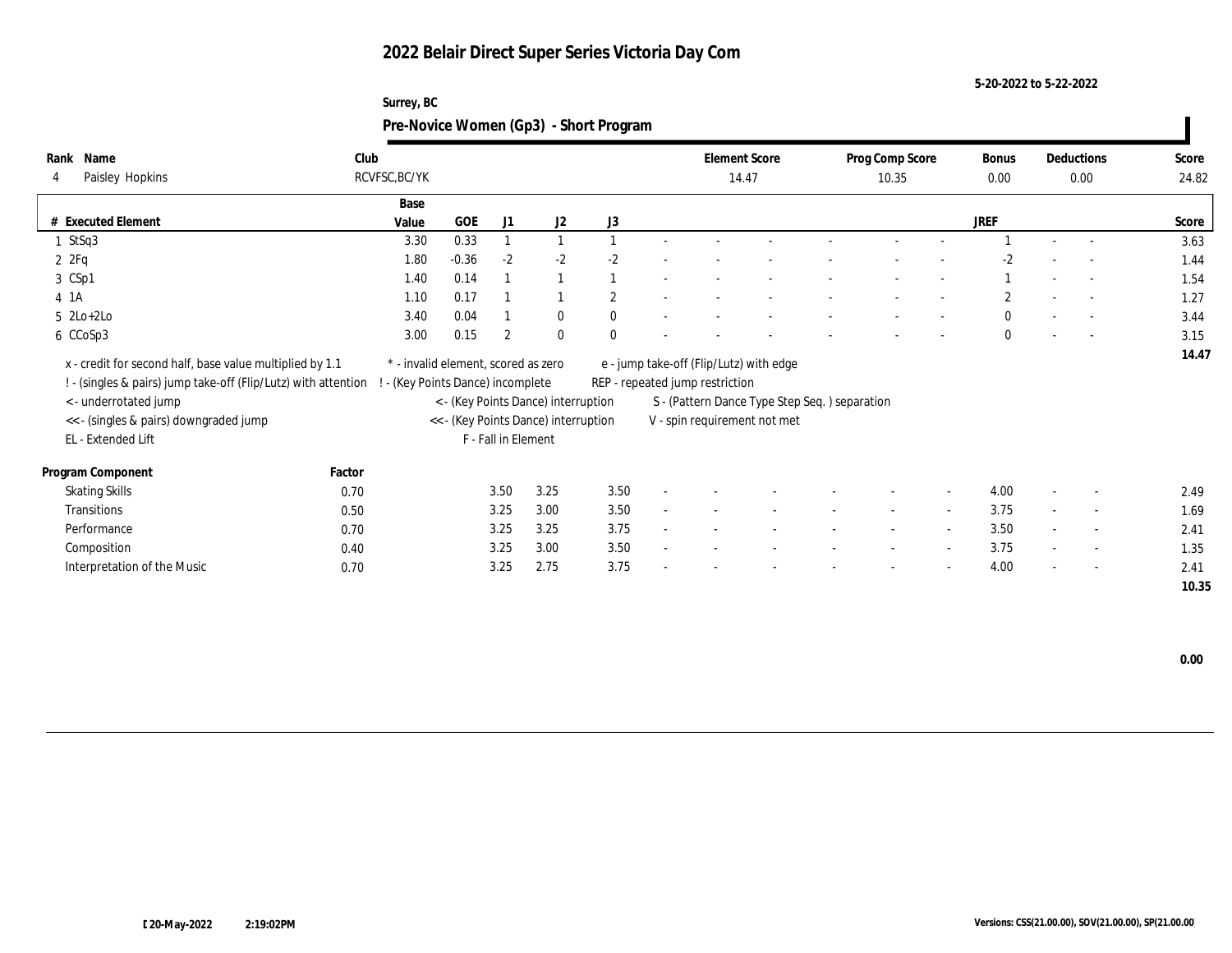### **5-20-2022 to 5-22-2022**

| Surrey, BC                             |
|----------------------------------------|
| Pre-Novice Women (Gp3) - Short Program |

| Name<br>Rank                                                   | Club                                |            |                     |                                      |              |        | <b>Element Score</b>                    |                                               | Prog Comp Score |                          | Bonus        |                          | Deductions               | Score |
|----------------------------------------------------------------|-------------------------------------|------------|---------------------|--------------------------------------|--------------|--------|-----------------------------------------|-----------------------------------------------|-----------------|--------------------------|--------------|--------------------------|--------------------------|-------|
| Laura De Santa<br>5                                            | Coquitlam SC, BC/YK                 |            |                     |                                      |              |        | 14.94                                   |                                               | 9.00            |                          | 1.00         |                          | 0.50                     | 24.44 |
|                                                                | Base                                |            |                     |                                      |              |        |                                         |                                               |                 |                          |              |                          |                          |       |
| # Executed Element                                             | Value                               | <b>GOE</b> | J1                  | J <sub>2</sub>                       | J3           |        |                                         |                                               |                 |                          | <b>JREF</b>  |                          |                          | Score |
| 1 2A                                                           | 3.30                                | $-1.65$    | $-5$                | $-5$                                 | $-5$         |        |                                         |                                               |                 |                          | $-5$         | $\sim$                   | $\overline{\phantom{a}}$ | 1.65  |
| $2 \text{ } 2\text{Lo}+2\text{Lo}$                             | 3.40                                | 0.04       |                     | $\bf{0}$                             | $\theta$     |        |                                         |                                               |                 |                          | $\bf{0}$     |                          |                          | 3.44  |
| 3 CCoSp3                                                       | 3.00                                | 0.15       |                     | $\bf{0}$                             |              |        |                                         |                                               |                 |                          | $\mathbf{0}$ |                          | $\sim$                   | 3.15  |
| 4 StSq2                                                        | 2.60                                | 0.00       |                     | $\bf{0}$                             | $\mathbf{0}$ |        |                                         |                                               |                 |                          | $-1$         |                          | $\overline{\phantom{a}}$ | 2.60  |
| $5$ $2\text{L}z$                                               | 2.10                                | 0.11       |                     |                                      | $\mathbf{0}$ |        |                                         |                                               |                 |                          | $\mathbf{0}$ |                          | $\overline{\phantom{a}}$ | 2.21  |
| 6 CSp2                                                         | 1.80                                | 0.09       |                     | $\mathbf{0}$                         |              |        |                                         |                                               |                 |                          | $\bf{0}$     |                          | $\sim$                   | 1.89  |
| x - credit for second half, base value multiplied by 1.1       | * - invalid element, scored as zero |            |                     |                                      |              |        | e - jump take-off (Flip/Lutz) with edge |                                               |                 |                          |              |                          |                          | 14.94 |
| ! - (singles & pairs) jump take-off (Flip/Lutz) with attention | (Key Points Dance) incomplete       |            |                     |                                      |              |        | REP - repeated jump restriction         |                                               |                 |                          |              |                          |                          |       |
| < - underrotated jump                                          |                                     |            |                     | < - (Key Points Dance) interruption  |              |        |                                         | S - (Pattern Dance Type Step Seq.) separation |                 |                          |              |                          |                          |       |
| << - (singles & pairs) downgraded jump                         |                                     |            |                     | << - (Key Points Dance) interruption |              |        |                                         | V - spin requirement not met                  |                 |                          |              |                          |                          |       |
| EL - Extended Lift                                             |                                     |            | F - Fall in Element |                                      |              |        |                                         |                                               |                 |                          |              |                          |                          |       |
| Program Component                                              | Factor                              |            |                     |                                      |              |        |                                         |                                               |                 |                          |              |                          |                          |       |
| <b>Skating Skills</b>                                          | 0.70                                |            | 3.50                | 2.75                                 | 3.25         |        |                                         |                                               |                 |                          | 3.25         |                          | $\overline{\phantom{a}}$ | 2.23  |
| Transitions                                                    | 0.50                                |            | 3.25                | 2.75                                 | 3.25         | $\sim$ |                                         |                                               |                 | $\overline{\phantom{a}}$ | 2.75         | $\overline{\phantom{a}}$ | $\overline{\phantom{a}}$ | 1.50  |
| Performance                                                    | 0.70                                |            | 2.75                | 2.50                                 | 3.50         |        |                                         |                                               |                 |                          | 3.00         |                          | $\overline{\phantom{a}}$ | 2.06  |
| Composition                                                    | 0.40                                |            | 2.75                | 2.75                                 | 3.25         |        |                                         |                                               |                 | $\sim$                   | 2.75         |                          | $\overline{\phantom{a}}$ | 1.15  |
| Interpretation of the Music                                    | 0.70                                |            | 3.00                | 2.50                                 | 3.50         |        |                                         |                                               |                 |                          | 2.75         |                          | $\overline{\phantom{a}}$ | 2.06  |
|                                                                |                                     |            |                     |                                      |              |        |                                         |                                               |                 |                          |              |                          |                          | 9.00  |
|                                                                |                                     |            |                     |                                      |              |        |                                         |                                               |                 |                          |              |                          |                          |       |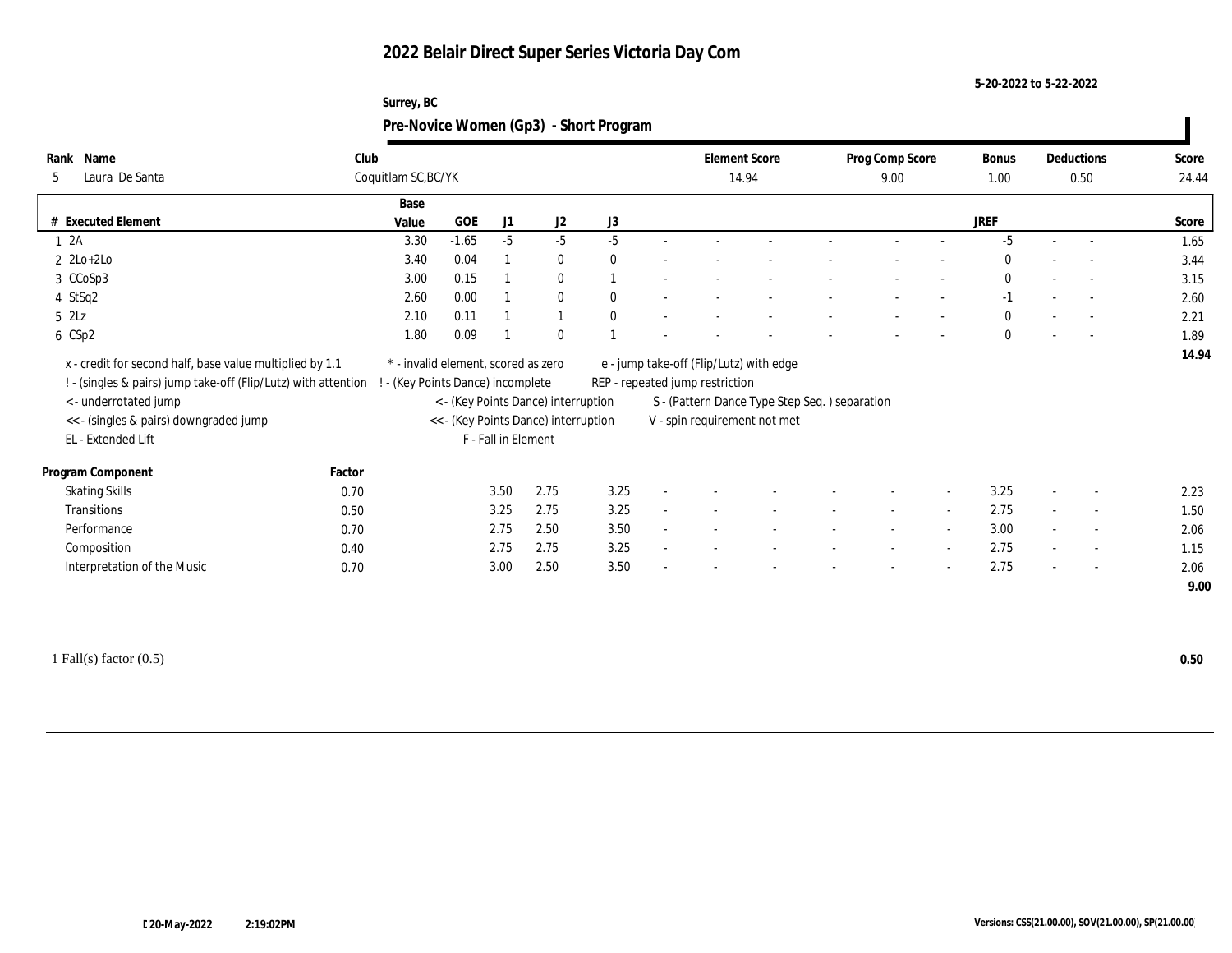**Surrey, BC**

**5-20-2022 to 5-22-2022**

|                                                                                                                            |        |                                                                        |            |                     |                                      | Pre-Novice Women (Gp3) - Short Program |                                 |                                               |                         |                          |                      |        |                          |                |
|----------------------------------------------------------------------------------------------------------------------------|--------|------------------------------------------------------------------------|------------|---------------------|--------------------------------------|----------------------------------------|---------------------------------|-----------------------------------------------|-------------------------|--------------------------|----------------------|--------|--------------------------|----------------|
| Rank Name<br>Amy Ritchie<br>6                                                                                              | Club   | Inlet SC, BC/YK                                                        |            |                     |                                      |                                        |                                 | <b>Element Score</b><br>14.36                 | Prog Comp Score<br>9.97 |                          | <b>Bonus</b><br>0.00 |        | Deductions<br>0.00       | Score<br>24.33 |
|                                                                                                                            |        | Base                                                                   |            |                     |                                      |                                        |                                 |                                               |                         |                          |                      |        |                          |                |
| # Executed Element                                                                                                         |        | Value                                                                  | <b>GOE</b> | J1                  | J <sub>2</sub>                       | J3                                     |                                 |                                               |                         |                          | <b>JREF</b>          |        |                          | Score          |
| $1 \t1A$                                                                                                                   |        | 1.10                                                                   | 0.25       |                     | 3                                    | 3                                      |                                 |                                               |                         |                          | $\overline{2}$       |        | $\overline{\phantom{a}}$ | 1.35           |
| $2 F + 2T$                                                                                                                 |        | 3.10                                                                   | $-0.23$    | $-2$                | $-1$                                 |                                        |                                 |                                               |                         |                          |                      |        |                          | 2.87           |
| 3 LSp1                                                                                                                     |        | 1.50                                                                   | $-0.15$    | $-2$                | $-1$                                 |                                        |                                 |                                               |                         |                          |                      |        |                          | 1.35           |
| $4$ $2\text{L}z$                                                                                                           |        | 2.10                                                                   | 0.16       |                     |                                      |                                        |                                 |                                               |                         |                          |                      |        |                          | 2.26           |
| 5 StSq3                                                                                                                    |        | 3.30                                                                   | 0.08       | $\overline{2}$      | $\mathbf{0}$                         |                                        |                                 |                                               |                         |                          | $-2$                 |        | $\sim$                   | 3.38           |
| 6 CCoSp3                                                                                                                   |        | 3.00                                                                   | 0.15       |                     | $\mathbf{0}$                         |                                        |                                 |                                               |                         |                          | $\bf{0}$             |        | $\sim$                   | 3.15           |
| x - credit for second half, base value multiplied by 1.1<br>! - (singles & pairs) jump take-off (Flip/Lutz) with attention |        | * - invalid element, scored as zero<br>- (Key Points Dance) incomplete |            |                     |                                      |                                        | REP - repeated jump restriction | e - jump take-off (Flip/Lutz) with edge       |                         |                          |                      |        |                          | 14.36          |
| < - underrotated jump                                                                                                      |        |                                                                        |            |                     | < - (Key Points Dance) interruption  |                                        |                                 | S - (Pattern Dance Type Step Seq.) separation |                         |                          |                      |        |                          |                |
| << - (singles & pairs) downgraded jump                                                                                     |        |                                                                        |            |                     | << - (Key Points Dance) interruption |                                        |                                 | V - spin requirement not met                  |                         |                          |                      |        |                          |                |
| EL - Extended Lift                                                                                                         |        |                                                                        |            | F - Fall in Element |                                      |                                        |                                 |                                               |                         |                          |                      |        |                          |                |
| Program Component                                                                                                          | Factor |                                                                        |            |                     |                                      |                                        |                                 |                                               |                         |                          |                      |        |                          |                |
| <b>Skating Skills</b>                                                                                                      | 0.70   |                                                                        |            | 3.75                | 3.25                                 | 3.25                                   |                                 |                                               |                         | $\overline{\phantom{a}}$ | 3.75                 |        |                          | 2.45           |
| Transitions                                                                                                                | 0.50   |                                                                        |            | 3.50                | 2.75                                 | 3.25                                   |                                 |                                               |                         | $\sim$                   | 3.50                 | $\sim$ | $\sim$                   | 1.63           |
| Performance                                                                                                                | 0.70   |                                                                        |            | 3.75                | 3.00                                 | 3.75                                   |                                 |                                               |                         | $\overline{\phantom{a}}$ | 3.25                 |        | $\sim$                   | 2.41           |
| Composition                                                                                                                | 0.40   |                                                                        |            | 3.50                | 2.75                                 | 3.25                                   |                                 |                                               |                         | $\sim$                   | 3.00                 | $\sim$ | $\sim$                   | 1.25           |
| Interpretation of the Music                                                                                                | 0.70   |                                                                        |            | 3.50                | 3.00                                 | 3.50                                   |                                 |                                               |                         |                          | 2.75                 |        |                          | 2.23           |

 **9.97**

 **0.00**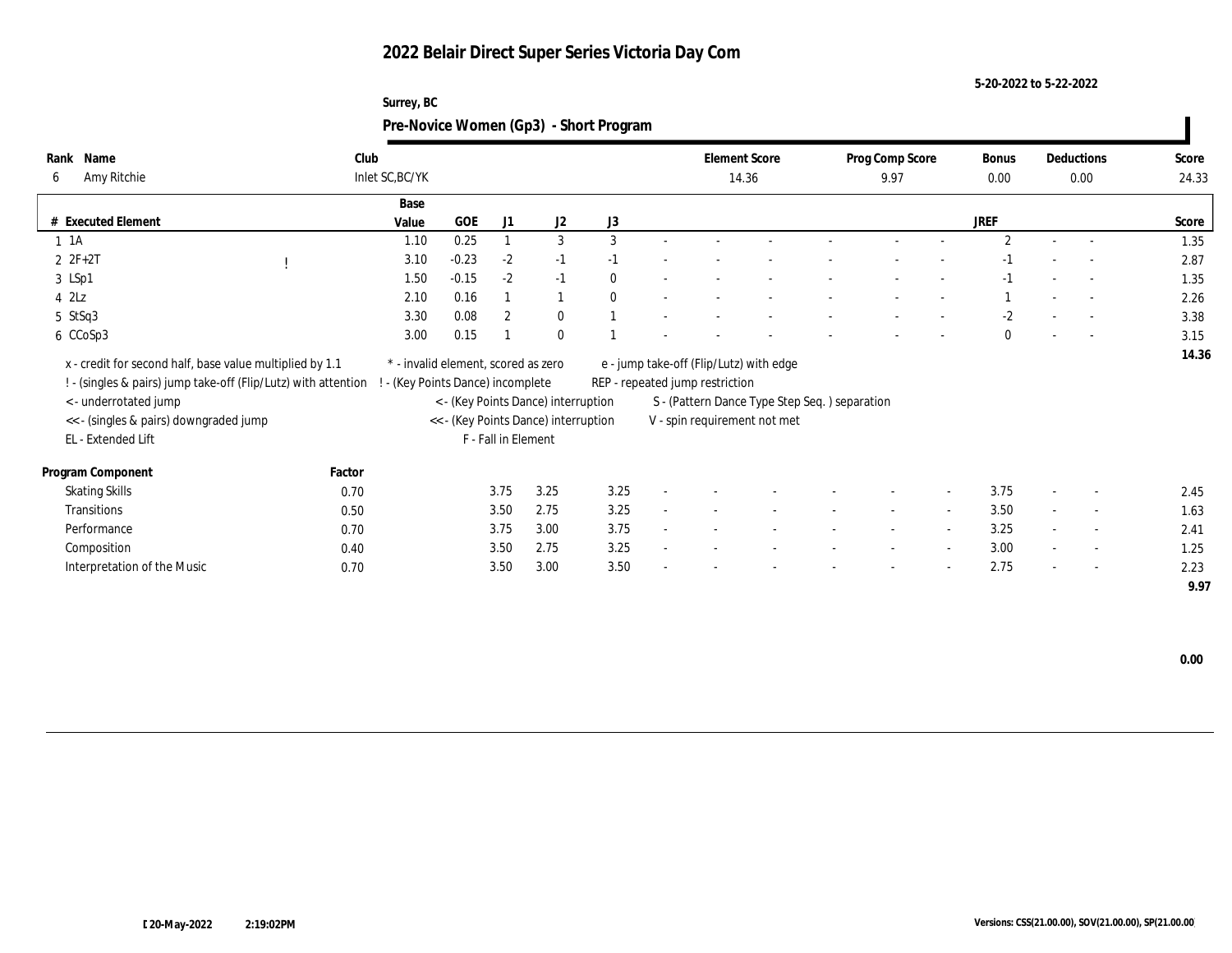**5-20-2022 to 5-22-2022**

|                          | Surrey, BC<br>Pre-Novice Women (Gp3) - Short Program |      |          |              |              |                               |                          |                          |        |               |                          |                          |                |
|--------------------------|------------------------------------------------------|------|----------|--------------|--------------|-------------------------------|--------------------------|--------------------------|--------|---------------|--------------------------|--------------------------|----------------|
| lank Name<br>7 Jace Wong | Club<br>Connaught SC, BC/YK                          |      |          |              |              | <b>Element Score</b><br>14.11 |                          | Prog Comp Score<br>9.95  |        | Bonus<br>0.00 | Deductions<br>0.00       |                          | Score<br>24.06 |
|                          | Base                                                 |      |          |              |              |                               |                          |                          |        |               |                          |                          |                |
| Executed Element         | Value                                                | GOE  | J1       | $_{\rm J2}$  | J3           |                               |                          |                          |        | <b>JREF</b>   |                          |                          | Score          |
| $\perp$ 2F               | 1.80                                                 | 0.05 | $\bf{0}$ | $\mathbf{U}$ |              |                               |                          | $\overline{\phantom{a}}$ |        |               | $\sim$                   | $\overline{\phantom{a}}$ | 1.85           |
| $2 \; 1A$                | 1.10                                                 | 0.03 | $\bf{0}$ | $\Omega$     | $\mathbf{0}$ |                               |                          |                          |        |               | $\overline{\phantom{0}}$ | $\sim$ $-$               | 1.13           |
| 3 CSp2                   | 1.80                                                 | 0.05 | $\bf{0}$ | $\Omega$     |              |                               | $\overline{\phantom{0}}$ | $\overline{\phantom{0}}$ | $\sim$ | $\mathbf{0}$  | $\sim$                   | <b>Contractor</b>        | 1.85           |
|                          |                                                      |      |          |              |              |                               |                          |                          |        |               |                          |                          |                |

| 2 1A                                                             |        | 1.10                                | 0.03                | $\Omega$     | $\bf{0}$                             | $\mathbf{0}$ |                          |                                 |                                               |                          |        |                          |              | $\overline{\phantom{a}}$ |                          | 1.13  |
|------------------------------------------------------------------|--------|-------------------------------------|---------------------|--------------|--------------------------------------|--------------|--------------------------|---------------------------------|-----------------------------------------------|--------------------------|--------|--------------------------|--------------|--------------------------|--------------------------|-------|
| 3 CSp2                                                           |        | 1.80                                | 0.05                | $\mathbf{0}$ | $\bf{0}$                             |              |                          |                                 |                                               |                          |        |                          | $\mathbf{0}$ | $\overline{\phantom{a}}$ |                          | 1.85  |
| $4$ $2Lz+2T$                                                     |        | 3.40                                | 0.00                | $\theta$     | $\bf{0}$                             | $\mathbf{0}$ |                          |                                 |                                               |                          | $\sim$ |                          | $\mathbf{0}$ | $\overline{\phantom{a}}$ | $\sim$                   | 3.40  |
| 5 StSq3                                                          |        | 3.30                                | 0.08                |              | $\mathbf{0}$                         | $\Omega$     | $\overline{\phantom{0}}$ |                                 |                                               |                          | $\sim$ |                          | $\mathbf{0}$ | $\overline{\phantom{a}}$ |                          | 3.38  |
| 6 CCoSp2                                                         |        | 2.50                                | 0.00                | $\Omega$     | $\mathbf{0}$                         | $\Omega$     |                          |                                 |                                               |                          |        |                          | $\mathbf{0}$ | $\sim$                   | $\overline{\phantom{a}}$ | 2.50  |
| x - credit for second half, base value multiplied by 1.1         |        | * - invalid element, scored as zero |                     |              |                                      |              |                          |                                 | e - jump take-off (Flip/Lutz) with edge       |                          |        |                          |              |                          |                          | 14.11 |
| ! - (singles & pairs) jump take-off (Flip/Lutz) with attention ! |        | - (Key Points Dance) incomplete     |                     |              |                                      |              |                          | REP - repeated jump restriction |                                               |                          |        |                          |              |                          |                          |       |
| < - underrotated jump                                            |        |                                     |                     |              | < - (Key Points Dance) interruption  |              |                          |                                 | S - (Pattern Dance Type Step Seq.) separation |                          |        |                          |              |                          |                          |       |
| << - (singles & pairs) downgraded jump                           |        |                                     |                     |              | << - (Key Points Dance) interruption |              |                          |                                 | V - spin requirement not met                  |                          |        |                          |              |                          |                          |       |
| EL - Extended Lift                                               |        |                                     | F - Fall in Element |              |                                      |              |                          |                                 |                                               |                          |        |                          |              |                          |                          |       |
| Program Component                                                | Factor |                                     |                     |              |                                      |              |                          |                                 |                                               |                          |        |                          |              |                          |                          |       |
| <b>Skating Skills</b>                                            | 0.70   |                                     |                     | 3.50         | 3.00                                 | 3.00         | $\sim$                   |                                 |                                               |                          |        | $\sim$                   | 3.50         | $\overline{\phantom{a}}$ | $\overline{\phantom{a}}$ | 2.28  |
| Transitions                                                      | 0.50   |                                     |                     | 3.75         | 2.75                                 | 3.25         | $\sim$                   |                                 |                                               |                          | $\sim$ | $\overline{\phantom{a}}$ | 3.25         | $\overline{\phantom{a}}$ | $\overline{\phantom{a}}$ | 1.63  |
| Performance                                                      | 0.70   |                                     |                     | 3.50         | 3.00                                 | 3.50         | $\sim$                   | $\overline{\phantom{a}}$        |                                               | $\overline{\phantom{a}}$ | $\sim$ | $\overline{\phantom{a}}$ | 3.50         | $\overline{\phantom{a}}$ | $\overline{a}$           | 2.37  |
| Composition                                                      | 0.40   |                                     |                     | 3.75         | 2.75                                 | 3.50         | $\sim$                   |                                 |                                               | $\overline{\phantom{0}}$ | $\sim$ | $\sim$                   | 3.50         | $\overline{\phantom{a}}$ | $\overline{a}$           | 1.35  |
| Interpretation of the Music                                      | 0.70   |                                     |                     | 3.75         | 2.75                                 | 3.50         | $\overline{\phantom{a}}$ |                                 |                                               |                          | $\sim$ | $\sim$                   | 3.25         | $\overline{\phantom{a}}$ | $\sim$                   | 2.32  |
|                                                                  |        |                                     |                     |              |                                      |              |                          |                                 |                                               |                          |        |                          |              |                          |                          | 9.95  |

**Rank** 7 Jace Wong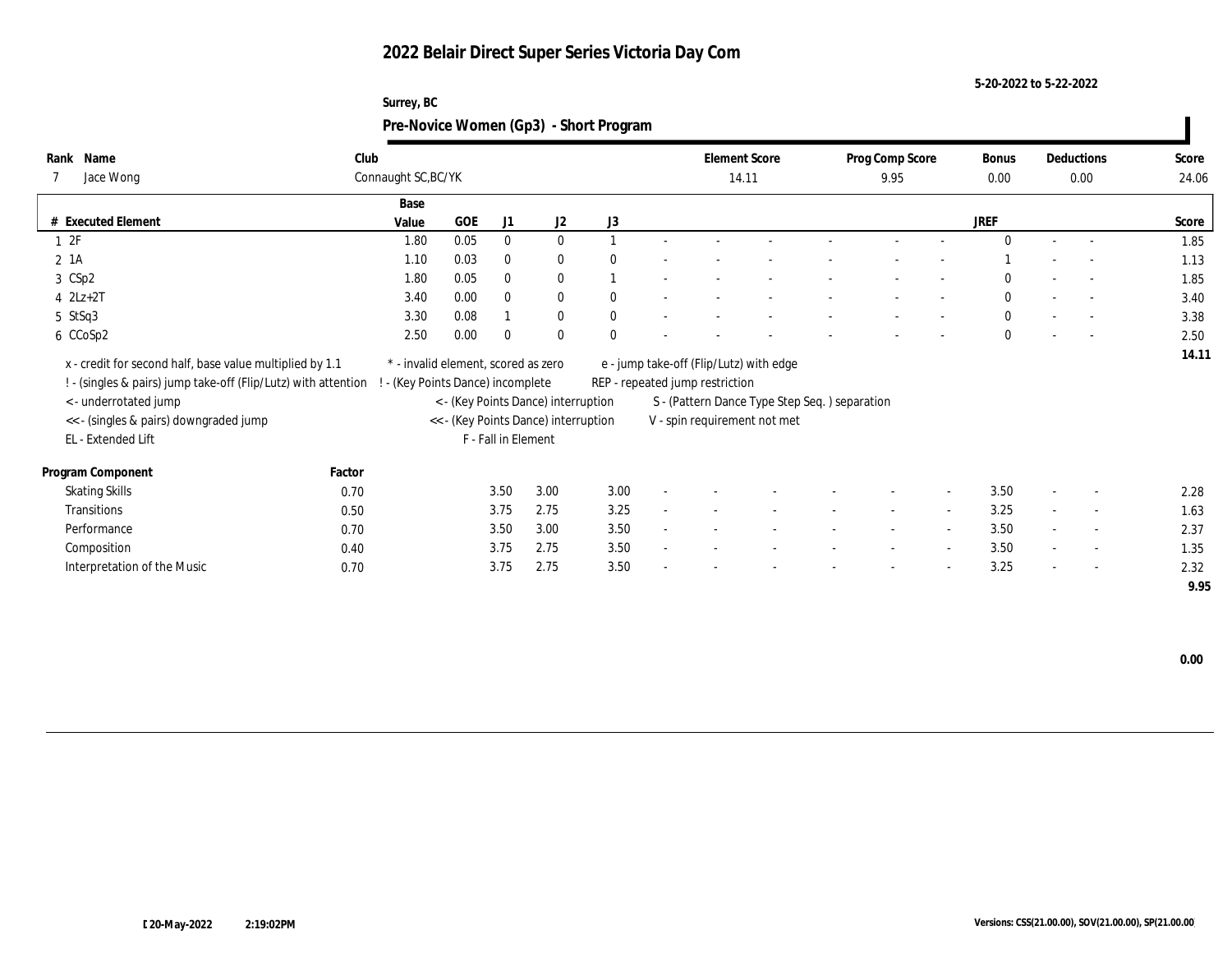### **5-20-2022 to 5-22-2022**

| Surrey, BC                             |
|----------------------------------------|
| Pre-Novice Women (Gp3) - Short Program |

| Name<br>Rank                                                   | Club   |                                     |                     |                                      |              |              |                                 | <b>Element Score</b>                          | Prog Comp Score          |                          | Bonus        |        | Deductions               | Score |
|----------------------------------------------------------------|--------|-------------------------------------|---------------------|--------------------------------------|--------------|--------------|---------------------------------|-----------------------------------------------|--------------------------|--------------------------|--------------|--------|--------------------------|-------|
| Rena Wang<br>8                                                 |        | Derrick FSC, AB/NT/NU               |                     |                                      |              |              |                                 | 14.58                                         | 9.47                     |                          | $0.00\,$     |        | 0.00                     | 24.05 |
|                                                                |        | Base                                |                     |                                      |              |              |                                 |                                               |                          |                          |              |        |                          |       |
| # Executed Element                                             | Value  | GOE                                 | J1                  | J2                                   | J3           |              |                                 |                                               |                          |                          | <b>JREF</b>  |        |                          | Score |
| $1 2F+2T$                                                      |        | 0.05<br>3.10                        |                     | $\mathbf{0}$                         | $\Omega$     |              |                                 |                                               |                          |                          | $\Omega$     |        |                          | 3.15  |
| 2 $2A<<$                                                       |        | $-0.41$<br>1.10                     | $-4$                | $-4$                                 | $-4$         |              |                                 |                                               |                          |                          | $-3$         |        | $\overline{\phantom{a}}$ | 0.69  |
| 3 CCoSp3                                                       |        | 0.38<br>3.00                        |                     | $\mathbf{2}$                         |              |              |                                 |                                               |                          |                          |              |        | $\sim$                   | 3.38  |
| $4 \text{ } 2\text{Lz}(e)$                                     |        | $-0.42$<br>1.68                     | $-2$                | $-3$                                 | $-3$         |              |                                 |                                               |                          |                          | $-2$         |        |                          | 1.26  |
| 5 LSp3                                                         |        | 0.48<br>2.40                        | $\mathbf{2}$        | $\mathbf{2}$                         | $\mathbf{2}$ |              |                                 |                                               |                          |                          | $\mathbf{2}$ |        |                          | 2.88  |
| 6 StSq3                                                        |        | 3.30<br>$-0.08$                     |                     | $-1$                                 | $\theta$     |              |                                 |                                               |                          |                          | $-1$         |        | $\overline{a}$           | 3.22  |
| x - credit for second half, base value multiplied by 1.1       |        | * - invalid element, scored as zero |                     |                                      |              |              |                                 | e - jump take-off (Flip/Lutz) with edge       |                          |                          |              |        |                          | 14.58 |
| ! - (singles & pairs) jump take-off (Flip/Lutz) with attention |        | - (Key Points Dance) incomplete     |                     |                                      |              |              | REP - repeated jump restriction |                                               |                          |                          |              |        |                          |       |
| < - underrotated jump                                          |        |                                     |                     | < - (Key Points Dance) interruption  |              |              |                                 | S - (Pattern Dance Type Step Seq.) separation |                          |                          |              |        |                          |       |
| << - (singles & pairs) downgraded jump                         |        |                                     |                     | << - (Key Points Dance) interruption |              |              |                                 | V - spin requirement not met                  |                          |                          |              |        |                          |       |
| EL - Extended Lift                                             |        |                                     | F - Fall in Element |                                      |              |              |                                 |                                               |                          |                          |              |        |                          |       |
|                                                                |        |                                     |                     |                                      |              |              |                                 |                                               |                          |                          |              |        |                          |       |
| Program Component                                              | Factor |                                     |                     |                                      |              |              |                                 |                                               |                          |                          |              |        |                          |       |
| <b>Skating Skills</b>                                          | 0.70   |                                     | 3.25                | 3.25                                 | 3.50         |              |                                 |                                               |                          | $\overline{\phantom{a}}$ | 3.25         |        | $\overline{\phantom{a}}$ | 2.32  |
| Transitions                                                    | 0.50   |                                     | 3.00                | 3.00                                 | 3.50         | $\mathbf{r}$ |                                 |                                               | $\overline{\phantom{a}}$ | $\overline{\phantom{a}}$ | 3.00         | $\sim$ | $\sim$                   | 1.57  |
| Performance                                                    | 0.70   |                                     | 3.00                | 2.75                                 | 3.75         | $\sim$       |                                 |                                               | $\overline{\phantom{a}}$ | $\sim$                   | 3.25         | $\sim$ | $\overline{\phantom{a}}$ | 2.23  |
| Composition                                                    | 0.40   |                                     | 2.75                | 3.00                                 | 3.50         |              |                                 |                                               |                          | $\sim$                   | 3.25         | $\sim$ | $\overline{\phantom{a}}$ | 1.25  |
| Interpretation of the Music                                    | 0.70   |                                     | 2.75                | 2.75                                 | 3.50         |              |                                 |                                               |                          | $\overline{\phantom{a}}$ | 3.00         | $\sim$ | $\sim$                   | 2.10  |
|                                                                |        |                                     |                     |                                      |              |              |                                 |                                               |                          |                          |              |        |                          | 9.47  |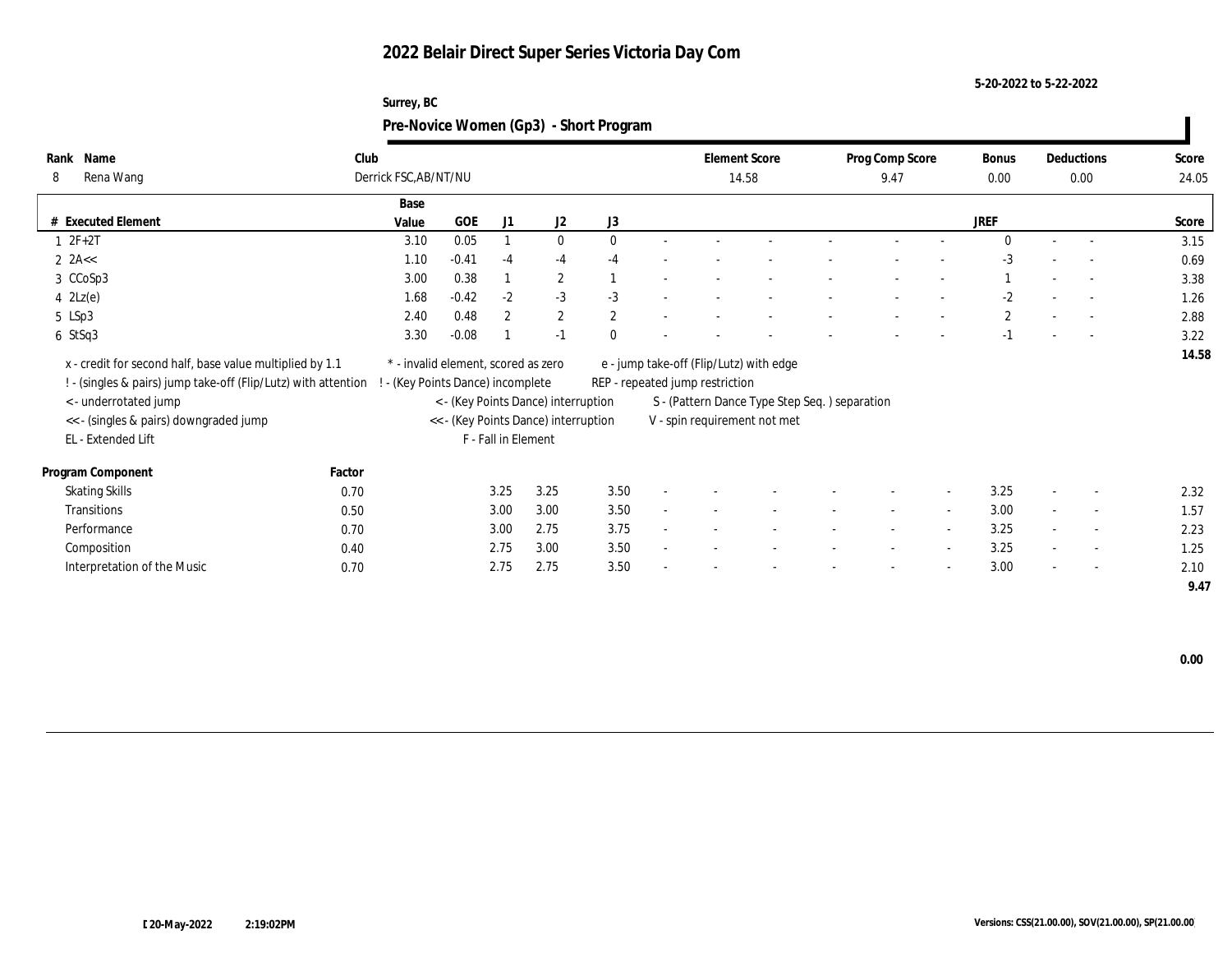### **5-20-2022 to 5-22-2022**

| Surrey, BC                             |  |
|----------------------------------------|--|
| Pre-Novice Women (Gp3) - Short Program |  |

| Rank<br>Name                                                   | Club                                |                               |                     |                                      |                |        | <b>Element Score</b>            |                                               | Prog Comp Score          |                          | Bonus        |        | Deductions               | Score |
|----------------------------------------------------------------|-------------------------------------|-------------------------------|---------------------|--------------------------------------|----------------|--------|---------------------------------|-----------------------------------------------|--------------------------|--------------------------|--------------|--------|--------------------------|-------|
| 9<br>Kirsten Tiongson                                          | Connaught SC, BC/YK                 |                               |                     |                                      |                |        |                                 | 13.50                                         | 10.18                    |                          | $0.00\,$     |        | 0.00                     | 23.68 |
|                                                                | Base                                |                               |                     |                                      |                |        |                                 |                                               |                          |                          |              |        |                          |       |
| # Executed Element                                             | Value                               | GOE                           | J1                  | J2                                   | J3             |        |                                 |                                               |                          |                          | <b>JREF</b>  |        |                          | Score |
| $1 \quad 2Lz+2T$                                               | 3.40                                | $-0.58$                       | $-3$                | $-3$                                 | $-2$           |        |                                 |                                               |                          |                          | $-3$         |        | $\overline{a}$           | 2.82  |
| $2 \; 1A$                                                      | 1.10                                | 0.08                          |                     | $\bf{0}$                             |                |        |                                 |                                               |                          |                          |              |        | $\sim$                   | 1.18  |
| 3 CSp3                                                         | 2.30                                | 0.23                          |                     |                                      | $\overline{2}$ | $\sim$ |                                 |                                               |                          |                          | $\Omega$     |        | $\sim$                   | 2.53  |
| 4 2F                                                           | 1.80                                | 0.00                          | $\mathbf{0}$        | $\mathbf{0}$                         | $\theta$       |        |                                 |                                               |                          |                          | $\mathbf{0}$ | $\sim$ | $\overline{a}$           | 1.80  |
| 5 StSq1                                                        | 1.80                                | 0.14                          |                     |                                      |                |        |                                 |                                               |                          |                          | $\mathbf{0}$ |        |                          | 1.94  |
| 6 CCoSp3                                                       | 3.00                                | 0.23                          |                     | $\theta$                             |                |        |                                 |                                               |                          |                          |              |        | $\overline{a}$           | 3.23  |
| x - credit for second half, base value multiplied by 1.1       | * - invalid element, scored as zero |                               |                     |                                      |                |        |                                 | e - jump take-off (Flip/Lutz) with edge       |                          |                          |              |        |                          | 13.50 |
| ! - (singles & pairs) jump take-off (Flip/Lutz) with attention |                                     | (Key Points Dance) incomplete |                     |                                      |                |        | REP - repeated jump restriction |                                               |                          |                          |              |        |                          |       |
| < - underrotated jump                                          |                                     |                               |                     | < - (Key Points Dance) interruption  |                |        |                                 | S - (Pattern Dance Type Step Seq.) separation |                          |                          |              |        |                          |       |
| << - (singles & pairs) downgraded jump                         |                                     |                               |                     | << - (Key Points Dance) interruption |                |        |                                 | V - spin requirement not met                  |                          |                          |              |        |                          |       |
| EL - Extended Lift                                             |                                     |                               | F - Fall in Element |                                      |                |        |                                 |                                               |                          |                          |              |        |                          |       |
|                                                                |                                     |                               |                     |                                      |                |        |                                 |                                               |                          |                          |              |        |                          |       |
| Program Component                                              | Factor                              |                               |                     |                                      |                |        |                                 |                                               |                          |                          |              |        |                          |       |
| <b>Skating Skills</b>                                          | 0.70                                |                               | 3.25                | 3.00                                 | 3.75           |        |                                 |                                               |                          | $\overline{\phantom{a}}$ | 3.25         |        | $\overline{\phantom{a}}$ | 2.32  |
| Transitions                                                    | 0.50                                |                               | 3.50                | 3.25                                 | 3.75           | $\sim$ |                                 |                                               | $\overline{\phantom{a}}$ | $\overline{\phantom{a}}$ | 3.50         |        | $\sim$                   | 1.75  |
| Performance                                                    | 0.70                                |                               | 3.75                | 3.00                                 | 3.50           | $\sim$ |                                 |                                               | $\overline{\phantom{a}}$ | $\overline{\phantom{a}}$ | 3.50         | $\sim$ | $\overline{\phantom{a}}$ | 2.41  |
| Composition                                                    | 0.40                                |                               | 3.50                | 2.75                                 | 3.75           | $\sim$ |                                 |                                               | $\overline{\phantom{a}}$ | $\sim$                   | 3.75         | $\sim$ | $\overline{\phantom{a}}$ | 1.38  |
| Interpretation of the Music                                    | 0.70                                |                               | 3.75                | 2.75                                 | 3.50           |        |                                 |                                               |                          | $\overline{\phantom{a}}$ | 3.25         | $\sim$ | $\overline{\phantom{a}}$ | 2.32  |
|                                                                |                                     |                               |                     |                                      |                |        |                                 |                                               |                          |                          |              |        |                          | 10.18 |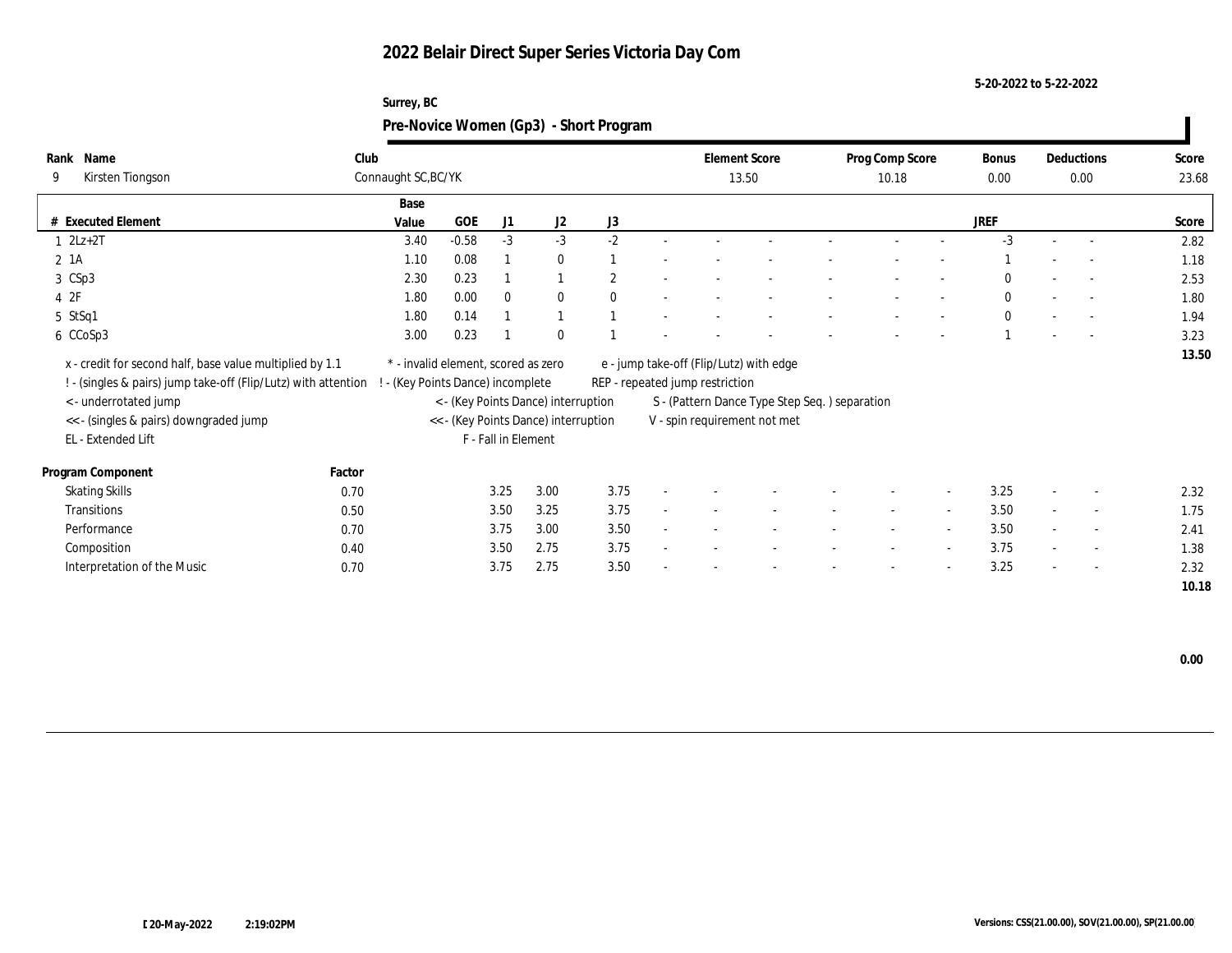**5-20-2022 to 5-22-2022**

|                      | $- - - - -$<br>Pre-Novice Women (Gp3) - Short Program |            |      |              |                |                      |  |                 |             |                          |                   |       |
|----------------------|-------------------------------------------------------|------------|------|--------------|----------------|----------------------|--|-----------------|-------------|--------------------------|-------------------|-------|
| Rank Name            | Club                                                  |            |      |              |                | <b>Element Score</b> |  | Prog Comp Score | Bonus       |                          | Deductions        | Score |
| 10<br>Charlotte Kong | Killarney FSC, BC/YK                                  |            |      |              |                | 13.44                |  | 9.43            | 0.00        |                          | 0.00              | 22.87 |
|                      | Base                                                  |            |      |              |                |                      |  |                 |             |                          |                   |       |
| # Executed Element   | Value                                                 | <b>GOE</b> | J1   | J2           | J3             |                      |  |                 | <b>JREF</b> |                          |                   | Score |
| $1 \quad 2Lz(e)+2T$  | 2.98                                                  | $-0.46$    | $-2$ | -3           | $-3$           |                      |  |                 |             |                          |                   | 2.52  |
| 2 1A                 | 1.10                                                  | 0.06       |      | $\mathbf{0}$ |                |                      |  |                 | $\Omega$    | $\overline{\phantom{a}}$ |                   | 1.16  |
| 3 2F                 | 1.80                                                  | $0.05\,$   |      | $\mathbf{0}$ | $\bf{0}$       |                      |  |                 | $\Omega$    | $\overline{\phantom{a}}$ |                   | 1.85  |
| 4 LSp2               | 1.90                                                  | 0.10       |      | $\Omega$     | $\mathbf{0}$   |                      |  |                 |             | $\overline{\phantom{a}}$ |                   | 2.00  |
| 5 StSq2              | 2.60                                                  | $-0.07$    |      | $\mathbf{0}$ | $\overline{0}$ |                      |  |                 | $-2$        | $\overline{\phantom{a}}$ | <b>Contractor</b> | 2.53  |
| 6 CCoSp3             | 3.00                                                  | 0.38       | 2    |              |                |                      |  |                 |             | $\overline{\phantom{a}}$ | $\sim$ 100 $-$    | 3.38  |
|                      |                                                       |            |      |              |                |                      |  |                 |             |                          |                   | .     |

 **13.44** x - credit for second half, base value multiplied by 1.1 \* - invalid element, scored as zero e - jump take-off (Flip/Lutz) with edge

**Surrey, BC**

! - (singles & pairs) jump take-off (Flip/Lutz) with attention ! - (Key Points Dance) incomplete REP - repeated jump restriction

| < - underrotated jump                  | < - (Key Points Dance) interruption  | S - (Pattern Dance Type Step Seq. ) separation |
|----------------------------------------|--------------------------------------|------------------------------------------------|
| << - (singles & pairs) downgraded jump | << - (Key Points Dance) interruption | V - spin requirement not met                   |
| EL - Extended Lift                     | F - Fall in Element                  |                                                |

| Program Component           | Factor |      |      |      |                          |                          |  |                          |                          |      |                          |                          |      |
|-----------------------------|--------|------|------|------|--------------------------|--------------------------|--|--------------------------|--------------------------|------|--------------------------|--------------------------|------|
| <b>Skating Skills</b>       | 0.70   | 3.50 | 2.75 | 3.00 |                          |                          |  |                          | $\sim$                   | 3.25 |                          | $\sim$                   | 2.19 |
| Transitions                 | 0.50   | 3.50 | 2.75 | 3.25 |                          |                          |  |                          |                          | 3.50 |                          | $\sim$                   | 1.63 |
| Performance                 | 0.70   | 3.50 | 2.50 | 3.50 | $\overline{\phantom{0}}$ | $\overline{\phantom{a}}$ |  | $\overline{\phantom{0}}$ |                          | 2.75 |                          | $-$                      | 2.14 |
| Composition                 | 0.40   | 3.75 | 2.75 | 3.25 | $\overline{\phantom{0}}$ | $\overline{\phantom{0}}$ |  | $\overline{\phantom{0}}$ | $\overline{\phantom{a}}$ | 3.00 | $\overline{\phantom{0}}$ | $\sim$                   | 1.28 |
| Interpretation of the Music | 0.70   | 3.75 | 2.50 | 3.50 |                          |                          |  | $\overline{\phantom{a}}$ |                          | 2.75 |                          | $\overline{\phantom{a}}$ | 2.19 |

 **9.43**

**Rank**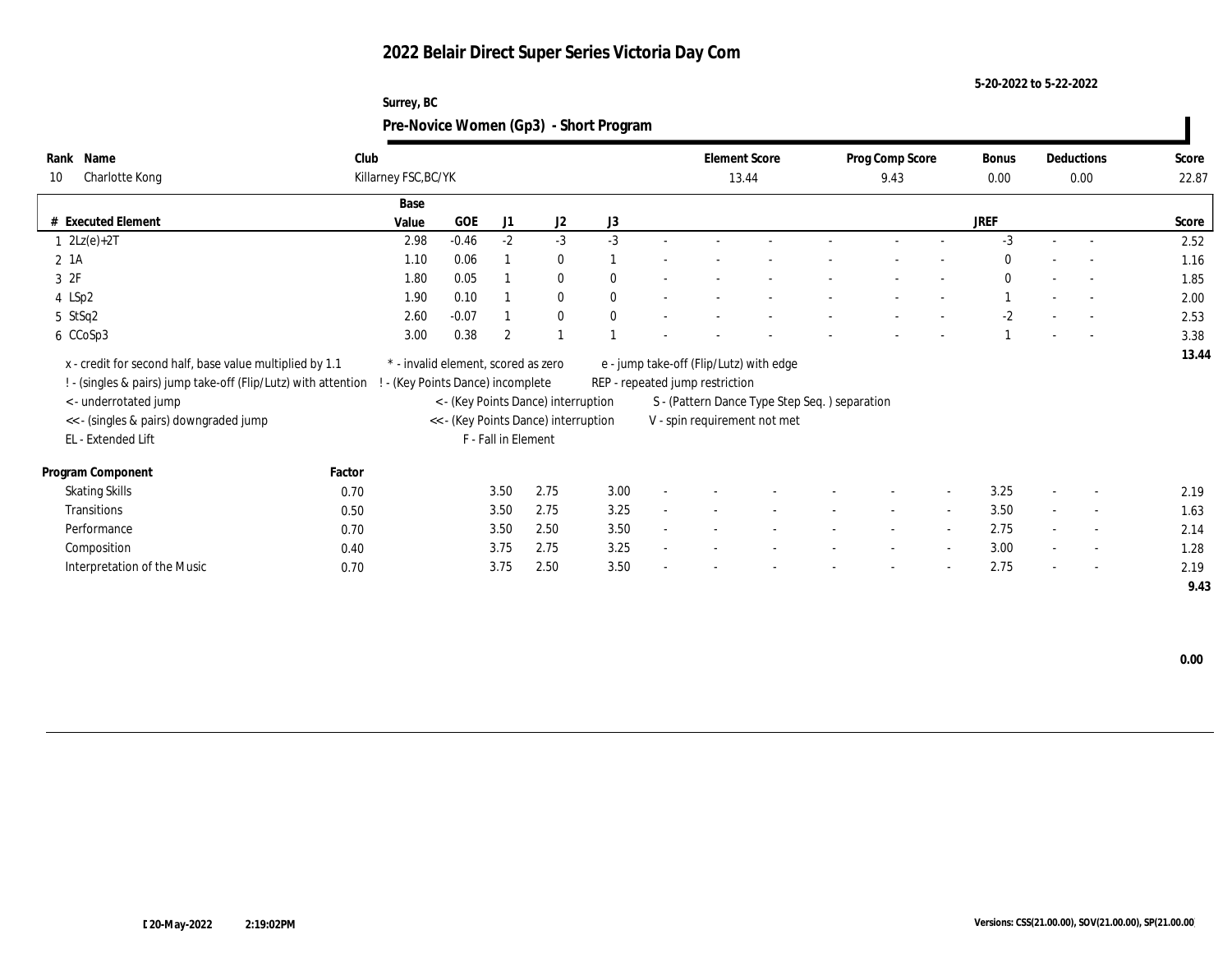### **5-20-2022 to 5-22-2022**

|                  | Surrey, BC                             |                      |                 |       |            |       |
|------------------|----------------------------------------|----------------------|-----------------|-------|------------|-------|
|                  | Pre-Novice Women (Gp3) - Short Program |                      |                 |       |            |       |
| Name             | Club                                   | <b>Element Score</b> | Prog Comp Score | Bonus | Deductions | Score |
| Madison Simoneau | Juan De Fuca SC, BC/YK                 | 13.51                | 9.75            | 0.00  | 0.50       | 22.76 |
|                  | <b>Service</b>                         |                      |                 |       |            |       |

|                                                                                                                                                    |        | Juan De Fuca SC, BC/YK                                                 |         |                     |                                                                             |              |        | 13.51                           |                                                                               |                          | 9.75   |        | 0.00        | 0.50                     | 22.76 |
|----------------------------------------------------------------------------------------------------------------------------------------------------|--------|------------------------------------------------------------------------|---------|---------------------|-----------------------------------------------------------------------------|--------------|--------|---------------------------------|-------------------------------------------------------------------------------|--------------------------|--------|--------|-------------|--------------------------|-------|
|                                                                                                                                                    |        | Base                                                                   |         |                     |                                                                             |              |        |                                 |                                                                               |                          |        |        |             |                          |       |
| <b>Executed Element</b>                                                                                                                            |        | Value                                                                  | GOE     | J1                  | J <sub>2</sub>                                                              | J3           |        |                                 |                                                                               |                          |        |        | <b>JREF</b> |                          | Score |
| $1 \t2Lz$                                                                                                                                          |        | 2.10                                                                   | 0.26    |                     | $\overline{2}$                                                              |              |        |                                 |                                                                               |                          |        |        |             |                          | 2.36  |
| $2$ $2A<$                                                                                                                                          |        | 2.64                                                                   | $-1.32$ | $-5$                | $-5$                                                                        | $-5$         |        |                                 |                                                                               |                          |        |        | -5          | $\overline{\phantom{a}}$ | 1.32  |
| 3 CCoSp3                                                                                                                                           |        | 3.00                                                                   | 0.53    | $\boldsymbol{2}$    | $\mathbf{2}$                                                                | $\mathbf{2}$ |        |                                 |                                                                               |                          |        |        |             | $\overline{\phantom{a}}$ | 3.53  |
| $4 2F+2T$                                                                                                                                          |        | 3.10                                                                   | $-0.18$ | $-2$                | $\bf{0}$                                                                    | $-1$         |        |                                 |                                                                               |                          |        |        |             | $\overline{\phantom{a}}$ | 2.92  |
| 5 StSq3                                                                                                                                            |        | 3.30                                                                   | 0.08    | $-1$                |                                                                             |              |        |                                 |                                                                               |                          |        |        |             | $\sim$                   | 3.38  |
| 6 CoSp                                                                                                                                             |        | 0.00                                                                   |         |                     |                                                                             |              |        |                                 |                                                                               |                          |        |        |             | $\overline{\phantom{a}}$ | 0.00  |
| x - credit for second half, base value multiplied by 1.1<br>! - (singles & pairs) jump take-off (Flip/Lutz) with attention<br><- underrotated jump |        | * - invalid element, scored as zero<br>- (Key Points Dance) incomplete |         |                     |                                                                             |              |        | REP - repeated jump restriction | e - jump take-off (Flip/Lutz) with edge                                       |                          |        |        |             |                          | 13.51 |
| << - (singles & pairs) downgraded jump<br>EL - Extended Lift                                                                                       |        |                                                                        |         | F - Fall in Element | < - (Key Points Dance) interruption<br><< - (Key Points Dance) interruption |              |        |                                 | S - (Pattern Dance Type Step Seq.) separation<br>V - spin requirement not met |                          |        |        |             |                          |       |
| Program Component                                                                                                                                  | Factor |                                                                        |         |                     |                                                                             |              |        |                                 |                                                                               |                          |        |        |             |                          |       |
| <b>Skating Skills</b>                                                                                                                              | 0.70   |                                                                        |         | 3.25                | 3.50                                                                        | 3.75         |        |                                 |                                                                               |                          |        |        | 3.75        | $\overline{\phantom{0}}$ | 2.49  |
| Transitions                                                                                                                                        | 0.50   |                                                                        |         | 3.25                | 3.00                                                                        | 3.50         | $\sim$ |                                 |                                                                               | $\overline{\phantom{a}}$ | $\sim$ |        | 2.75        | $\overline{\phantom{a}}$ | 1.57  |
| Performance                                                                                                                                        | 0.70   |                                                                        |         | 3.00                | 3.25                                                                        | 3.25         |        |                                 |                                                                               | $\overline{\phantom{a}}$ | $\sim$ | $\sim$ | 3.25        | $\overline{\phantom{a}}$ | 2.23  |
| Composition                                                                                                                                        | 0.40   |                                                                        |         | 3.25                | 3.25                                                                        | 3.50         |        |                                 |                                                                               |                          |        | $\sim$ | 3.25        | $\sim$                   | 1.32  |

1 Fall(s) factor (0.5) **0.50**

**Rank**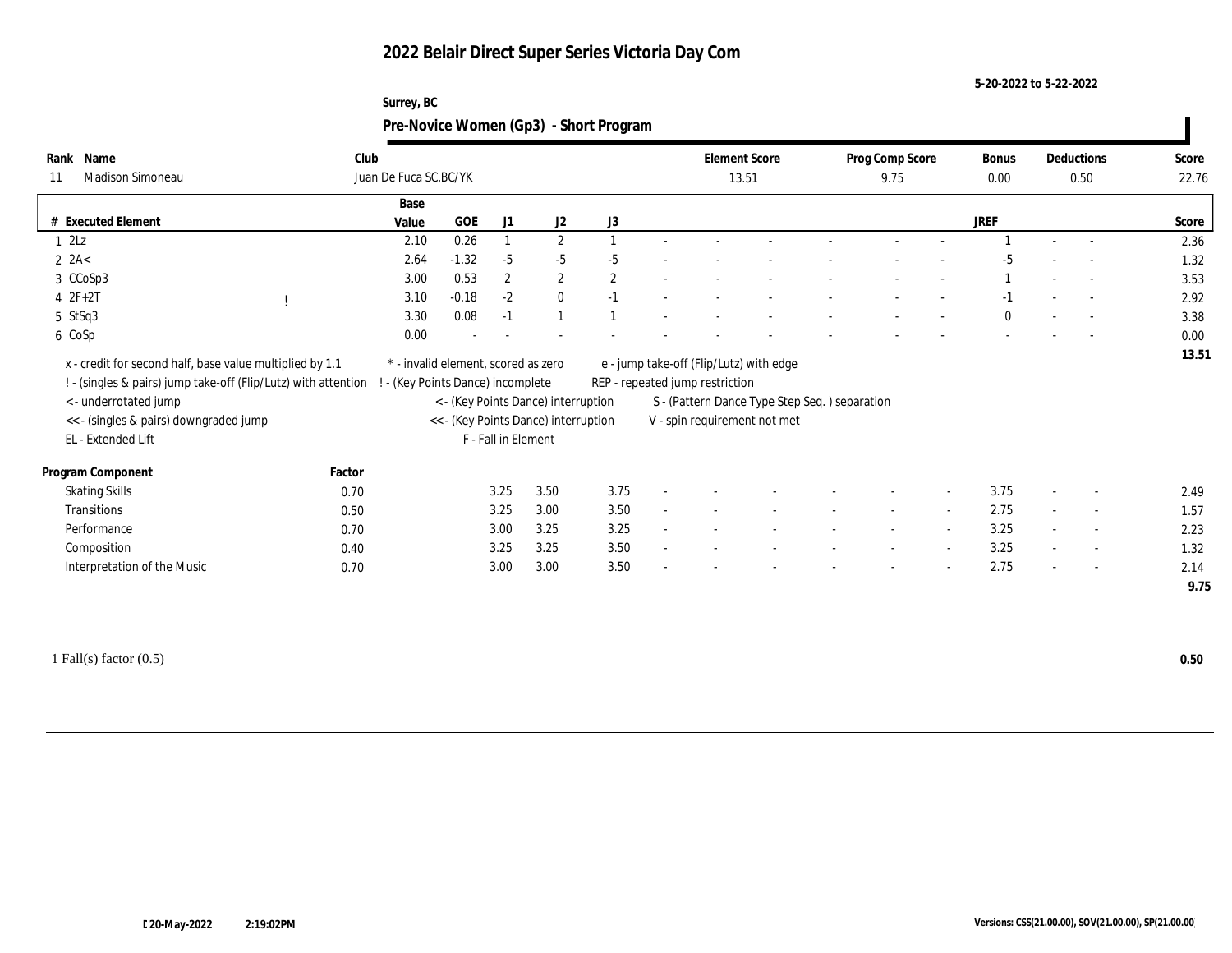**Surrey, BC**

**5-20-2022 to 5-22-2022**

|                                                                                                                            |        | Pre-Novice Women (Gp3) - Short Program                                   |              |                     |                                      |      |                                                                            |                                               |                          |                          |                      |                          |                |
|----------------------------------------------------------------------------------------------------------------------------|--------|--------------------------------------------------------------------------|--------------|---------------------|--------------------------------------|------|----------------------------------------------------------------------------|-----------------------------------------------|--------------------------|--------------------------|----------------------|--------------------------|----------------|
| Rank Name<br>12<br>Alyssa Yip                                                                                              | Club   | Champs ISC of BC, BC/YK                                                  |              |                     |                                      |      | <b>Element Score</b><br>13.53                                              |                                               | Prog Comp Score<br>9.51  |                          | <b>Bonus</b><br>0.00 | Deductions<br>0.50       | Score<br>22.54 |
|                                                                                                                            |        | Base                                                                     |              |                     |                                      |      |                                                                            |                                               |                          |                          |                      |                          |                |
| # Executed Element                                                                                                         |        | Value                                                                    | $_{\rm GOE}$ | J1                  | J2                                   | J3   |                                                                            |                                               |                          |                          | <b>JREF</b>          |                          | Score          |
| $1 \quad 2Lz+2Lo$                                                                                                          |        | 3.80                                                                     | 0.11         |                     | $\mathbf{0}$                         |      |                                                                            |                                               |                          |                          | $\Omega$             | $\overline{\phantom{a}}$ | 3.91           |
| $2$ 2A <<                                                                                                                  |        | 1.10                                                                     | $-0.55$      | $-5$                | $-5$                                 | $-5$ |                                                                            |                                               |                          |                          | $-5$                 | $\overline{a}$           | 0.55           |
| 3 LSp2                                                                                                                     |        | 1.90                                                                     | 0.14         | $\mathbf{2}$        | $\bf{0}$                             |      |                                                                            |                                               |                          |                          | $\Omega$             | $\overline{\phantom{a}}$ | 2.04           |
| 42F                                                                                                                        |        | 1.80                                                                     | $-0.59$      | $-3$                | $-4$                                 | $-3$ |                                                                            |                                               |                          |                          | $-3$                 |                          | 1.21           |
| 5 StSq2                                                                                                                    |        | 2.60                                                                     | 0.07         | $\mathbf{0}$        | $\bf{0}$                             |      |                                                                            |                                               |                          |                          |                      | $\sim$                   | 2.67           |
| 6 CCoSp3                                                                                                                   |        | 3.00                                                                     | 0.15         |                     | $\mathbf{0}$                         |      |                                                                            |                                               |                          |                          | $\theta$             | $\overline{\phantom{a}}$ | 3.15           |
| x - credit for second half, base value multiplied by 1.1<br>! - (singles & pairs) jump take-off (Flip/Lutz) with attention |        | * - invalid element, scored as zero<br>! - (Key Points Dance) incomplete |              |                     |                                      |      | e - jump take-off (Flip/Lutz) with edge<br>REP - repeated jump restriction |                                               |                          |                          |                      |                          | 13.53          |
| <- underrotated jump                                                                                                       |        |                                                                          |              |                     | < - (Key Points Dance) interruption  |      |                                                                            | S - (Pattern Dance Type Step Seq.) separation |                          |                          |                      |                          |                |
| << - (singles & pairs) downgraded jump                                                                                     |        |                                                                          |              |                     | << - (Key Points Dance) interruption |      | V - spin requirement not met                                               |                                               |                          |                          |                      |                          |                |
| EL - Extended Lift                                                                                                         |        |                                                                          |              | F - Fall in Element |                                      |      |                                                                            |                                               |                          |                          |                      |                          |                |
| Program Component                                                                                                          | Factor |                                                                          |              |                     |                                      |      |                                                                            |                                               |                          |                          |                      |                          |                |
| <b>Skating Skills</b>                                                                                                      | 0.70   |                                                                          |              | 3.00                | 3.00                                 | 3.50 |                                                                            |                                               |                          | $\overline{\phantom{a}}$ | 3.50                 | $\overline{\phantom{a}}$ | 2.28           |
| Transitions                                                                                                                | 0.50   |                                                                          |              | 3.00                | 2.75                                 | 3.25 |                                                                            |                                               | $\overline{\phantom{a}}$ | $\sim$                   | 3.25                 | $\sim$                   | 1.53           |
| Performance                                                                                                                | 0.70   |                                                                          |              | 3.25                | 3.25                                 | 3.25 |                                                                            |                                               |                          | $\overline{\phantom{a}}$ | 3.00                 |                          | 2.23           |
| Composition                                                                                                                | 0.40   |                                                                          |              | 3.25                | 2.75                                 | 3.50 |                                                                            |                                               |                          | $\sim$                   | 3.25                 | $\sim$                   | 1.28           |
| Interpretation of the Music                                                                                                | 0.70   |                                                                          |              | 3.25                | 2.75                                 | 3.25 |                                                                            |                                               |                          | $\overline{\phantom{a}}$ | 3.25                 | $\overline{\phantom{a}}$ | 2.19           |
|                                                                                                                            |        |                                                                          |              |                     |                                      |      |                                                                            |                                               |                          |                          |                      |                          | 9.51           |
|                                                                                                                            |        |                                                                          |              |                     |                                      |      |                                                                            |                                               |                          |                          |                      |                          |                |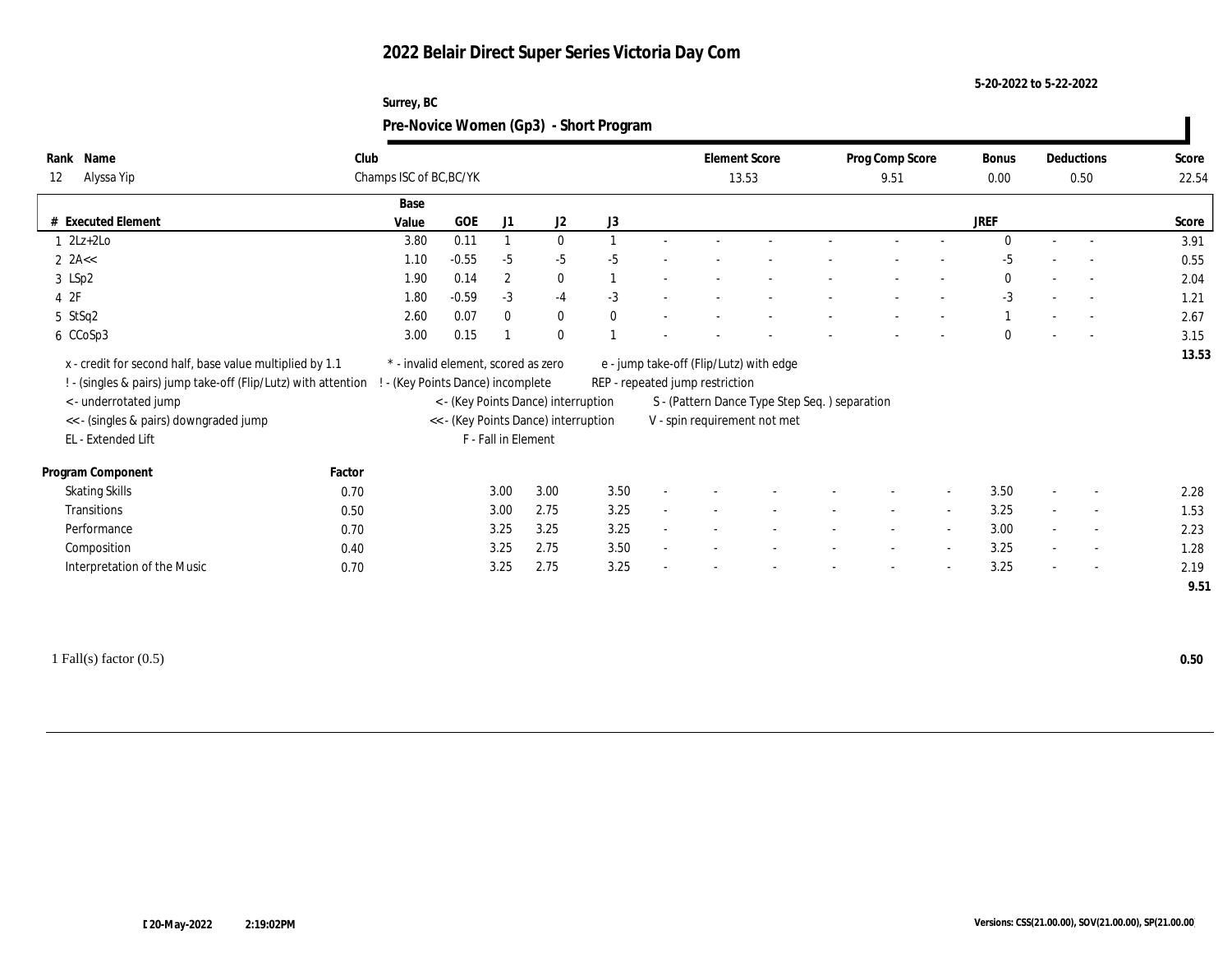**5-20-2022 to 5-22-2022**

|                                                                                                                            |        | Pre-Novice Women (Gp3) - Short Program                                 |            |                     |                                      |      |                                 |                                               |                         |                          |                      |                          |                          |                |
|----------------------------------------------------------------------------------------------------------------------------|--------|------------------------------------------------------------------------|------------|---------------------|--------------------------------------|------|---------------------------------|-----------------------------------------------|-------------------------|--------------------------|----------------------|--------------------------|--------------------------|----------------|
| Rank Name<br>Isabella Vigil Keller<br>13                                                                                   | Club   | Kelowna FSC, BC/YK                                                     |            |                     |                                      |      | 12.51                           | <b>Element Score</b>                          | Prog Comp Score<br>9.51 |                          | <b>Bonus</b><br>0.00 |                          | Deductions<br>0.00       | Score<br>22.02 |
|                                                                                                                            |        | Base                                                                   |            |                     |                                      |      |                                 |                                               |                         |                          |                      |                          |                          |                |
| # Executed Element                                                                                                         |        | Value                                                                  | <b>GOE</b> | J1                  | J2                                   | J3   |                                 |                                               |                         |                          | <b>JREF</b>          |                          |                          | Score          |
| 1 1 A                                                                                                                      |        | 1.10                                                                   | 0.14       |                     |                                      |      |                                 |                                               |                         |                          | $\overline{2}$       | $\sim$                   |                          | 1.24           |
| $2$ $2Lz+2T$                                                                                                               |        | 3.40                                                                   | $-0.05$    |                     | $\bf{0}$                             |      |                                 |                                               |                         |                          |                      |                          |                          | 3.35           |
| 3 CCoSp3                                                                                                                   |        | 3.00                                                                   | 0.23       | $\boldsymbol{2}$    | $\bf{0}$                             |      |                                 |                                               |                         |                          |                      |                          | $\sim$                   | 3.23           |
| 4 2F                                                                                                                       |        | 1.80                                                                   | $-0.32$    | $-3$                | $-1$                                 | $-2$ |                                 |                                               |                         |                          |                      |                          |                          | 1.48           |
| 5 StSq1                                                                                                                    |        | 1.80                                                                   | $-0.05$    |                     | $\mathbf{0}$                         |      |                                 |                                               |                         |                          | $-2$                 |                          | $\overline{\phantom{a}}$ | 1.75           |
| 6 LSp1                                                                                                                     |        | 1.50                                                                   | $-0.04$    | $\Omega$            | $\mathbf{0}$                         |      |                                 |                                               |                         |                          | $\mathbf{0}$         |                          | $\overline{\phantom{a}}$ | 1.46           |
| x - credit for second half, base value multiplied by 1.1<br>! - (singles & pairs) jump take-off (Flip/Lutz) with attention |        | * - invalid element, scored as zero<br>- (Key Points Dance) incomplete |            |                     |                                      |      | REP - repeated jump restriction | e - jump take-off (Flip/Lutz) with edge       |                         |                          |                      |                          |                          | 12.51          |
| < - underrotated jump                                                                                                      |        |                                                                        |            |                     | < - (Key Points Dance) interruption  |      |                                 | S - (Pattern Dance Type Step Seq.) separation |                         |                          |                      |                          |                          |                |
| << - (singles & pairs) downgraded jump                                                                                     |        |                                                                        |            |                     | << - (Key Points Dance) interruption |      |                                 | V - spin requirement not met                  |                         |                          |                      |                          |                          |                |
| EL - Extended Lift                                                                                                         |        |                                                                        |            | F - Fall in Element |                                      |      |                                 |                                               |                         |                          |                      |                          |                          |                |
| Program Component                                                                                                          | Factor |                                                                        |            |                     |                                      |      |                                 |                                               |                         |                          |                      |                          |                          |                |
| <b>Skating Skills</b>                                                                                                      | 0.70   |                                                                        |            | 3.25                | 3.00                                 | 3.50 |                                 |                                               |                         |                          | 3.25                 |                          |                          | 2.28           |
| Transitions                                                                                                                | 0.50   |                                                                        |            | 2.75                | 3.50                                 | 3.50 |                                 |                                               |                         | $\overline{\phantom{a}}$ | 3.50                 | $\sim$                   |                          | 1.66           |
| Performance                                                                                                                | 0.70   |                                                                        |            | 3.00                | 2.75                                 | 3.75 |                                 |                                               |                         | $\overline{\phantom{a}}$ | 3.25                 |                          | $\overline{\phantom{a}}$ | 2.23           |
| Composition                                                                                                                | 0.40   |                                                                        |            | 2.75                | 3.25                                 | 3.50 |                                 |                                               |                         | $\sim$                   | 3.25                 | $\overline{\phantom{a}}$ | $\sim$                   | 1.28           |
| Interpretation of the Music                                                                                                | 0.70   |                                                                        |            | 2.50                | 2.75                                 | 3.50 |                                 |                                               |                         |                          | 3.00                 |                          |                          | 2.06           |

# **Surrey, BC**

 **0.00**

 **9.51**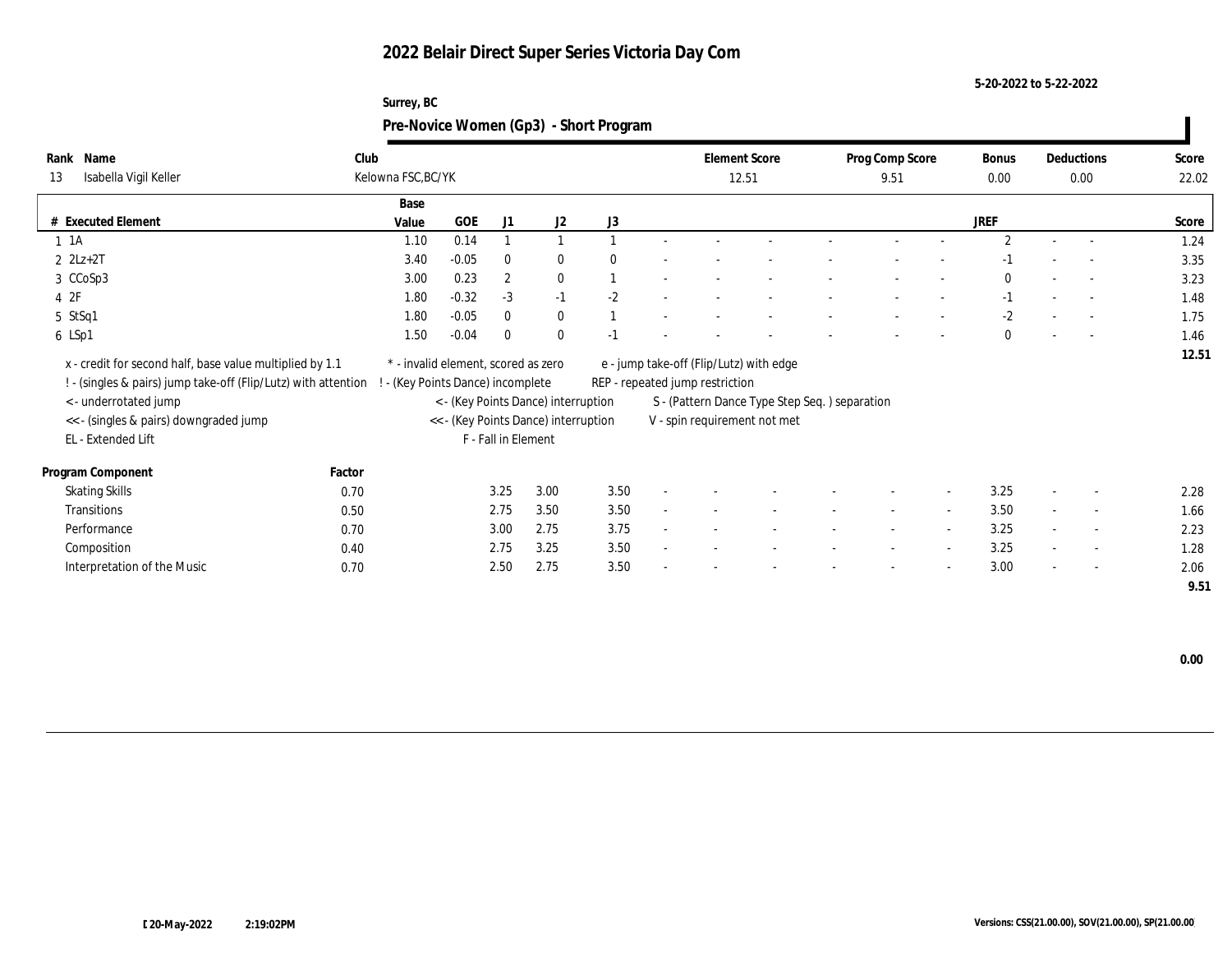### **5-20-2022 to 5-22-2022**

| Surrey, BC                             |  |
|----------------------------------------|--|
| Pre-Novice Women (Gp3) - Short Program |  |

| Name<br>Rank<br>Brieana Quan<br>14                             | Club   | Coquitlam SC, BC/YK                 |         |                     |                                      |      |              | <b>Element Score</b>            | 11.54                                         | Prog Comp Score<br>9.12  |                          | Bonus<br>0.00 |        | Deductions<br>0.00       | Score<br>20.66 |
|----------------------------------------------------------------|--------|-------------------------------------|---------|---------------------|--------------------------------------|------|--------------|---------------------------------|-----------------------------------------------|--------------------------|--------------------------|---------------|--------|--------------------------|----------------|
|                                                                |        | Base                                |         |                     |                                      |      |              |                                 |                                               |                          |                          |               |        |                          |                |
| # Executed Element                                             |        | Value                               | GOE     | J1                  | J2                                   | J3   |              |                                 |                                               |                          |                          | <b>JREF</b>   |        |                          | Score          |
| $1 \t1A$                                                       |        | 1.10                                | 0.11    |                     |                                      |      |              |                                 |                                               |                          |                          |               |        |                          | 1.21           |
| $2$ $2\text{L}z$                                               |        | 2.10                                | $-0.32$ | $-1$                | $-2$                                 | -1   |              |                                 |                                               |                          |                          | $-2$          |        | $\overline{\phantom{a}}$ | 1.78           |
| $3 \t2F+2T<$                                                   |        | 2.84                                | $-0.59$ | $-3$                | $-4$                                 | $-3$ | $\sim$       |                                 |                                               |                          |                          | $-3$          |        | $\overline{\phantom{a}}$ | 2.25           |
| 4 LSpB                                                         |        | 1.20                                | $-0.09$ | $-1$                | $\bf{0}$                             | $-2$ |              |                                 |                                               |                          |                          | $\mathbf{0}$  |        | $\overline{\phantom{a}}$ | 1.11           |
| 5 StSq2                                                        |        | 2.60                                | $-0.33$ | $\mathbf{0}$        | $-2$                                 | $-1$ |              |                                 |                                               |                          |                          | $-2$          |        | $\overline{\phantom{a}}$ | 2.27           |
| 6 CCoSp3                                                       |        | 3.00                                | $-0.08$ | $\mathbf{0}$        | $\mathbf{0}$                         | $-1$ |              |                                 |                                               |                          |                          | $\mathbf{0}$  |        | $\sim$                   | 2.92           |
| x - credit for second half, base value multiplied by 1.1       |        | * - invalid element, scored as zero |         |                     |                                      |      |              |                                 | e - jump take-off (Flip/Lutz) with edge       |                          |                          |               |        |                          | 11.54          |
| ! - (singles & pairs) jump take-off (Flip/Lutz) with attention |        | (Key Points Dance) incomplete       |         |                     |                                      |      |              | REP - repeated jump restriction |                                               |                          |                          |               |        |                          |                |
| < - underrotated jump                                          |        |                                     |         |                     | < - (Key Points Dance) interruption  |      |              |                                 | S - (Pattern Dance Type Step Seq.) separation |                          |                          |               |        |                          |                |
| << - (singles & pairs) downgraded jump                         |        |                                     |         |                     | << - (Key Points Dance) interruption |      |              |                                 | V - spin requirement not met                  |                          |                          |               |        |                          |                |
| EL - Extended Lift                                             |        |                                     |         | F - Fall in Element |                                      |      |              |                                 |                                               |                          |                          |               |        |                          |                |
| Program Component                                              | Factor |                                     |         |                     |                                      |      |              |                                 |                                               |                          |                          |               |        |                          |                |
| <b>Skating Skills</b>                                          | 0.70   |                                     |         | 3.25                | 2.75                                 | 3.00 |              |                                 |                                               |                          | $\sim$                   | 3.00          |        | $\overline{\phantom{a}}$ | 2.10           |
| Transitions                                                    | 0.50   |                                     |         | 3.00                | 3.00                                 | 3.25 | $\mathbf{r}$ |                                 |                                               | $\sim$                   | $\overline{\phantom{a}}$ | 3.00          | $\sim$ | $\sim$                   | 1.53           |
| Performance                                                    | 0.70   |                                     |         | 3.00                | 3.00                                 | 3.25 | ٠            |                                 |                                               | $\overline{\phantom{a}}$ | $\sim$                   | 3.25          | $\sim$ | $\sim$                   | 2.19           |
| Composition                                                    | 0.40   |                                     |         | 3.25                | 2.75                                 | 3.25 |              |                                 |                                               |                          | $\overline{\phantom{a}}$ | 2.75          | $\sim$ | $\sim$                   | 1.20           |
| Interpretation of the Music                                    | 0.70   |                                     |         | 3.00                | 2.75                                 | 3.50 |              |                                 |                                               | $\overline{\phantom{0}}$ | $\overline{\phantom{a}}$ | 2.75          | $\sim$ | $\overline{\phantom{a}}$ | 2.10           |
|                                                                |        |                                     |         |                     |                                      |      |              |                                 |                                               |                          |                          |               |        |                          | 9.12           |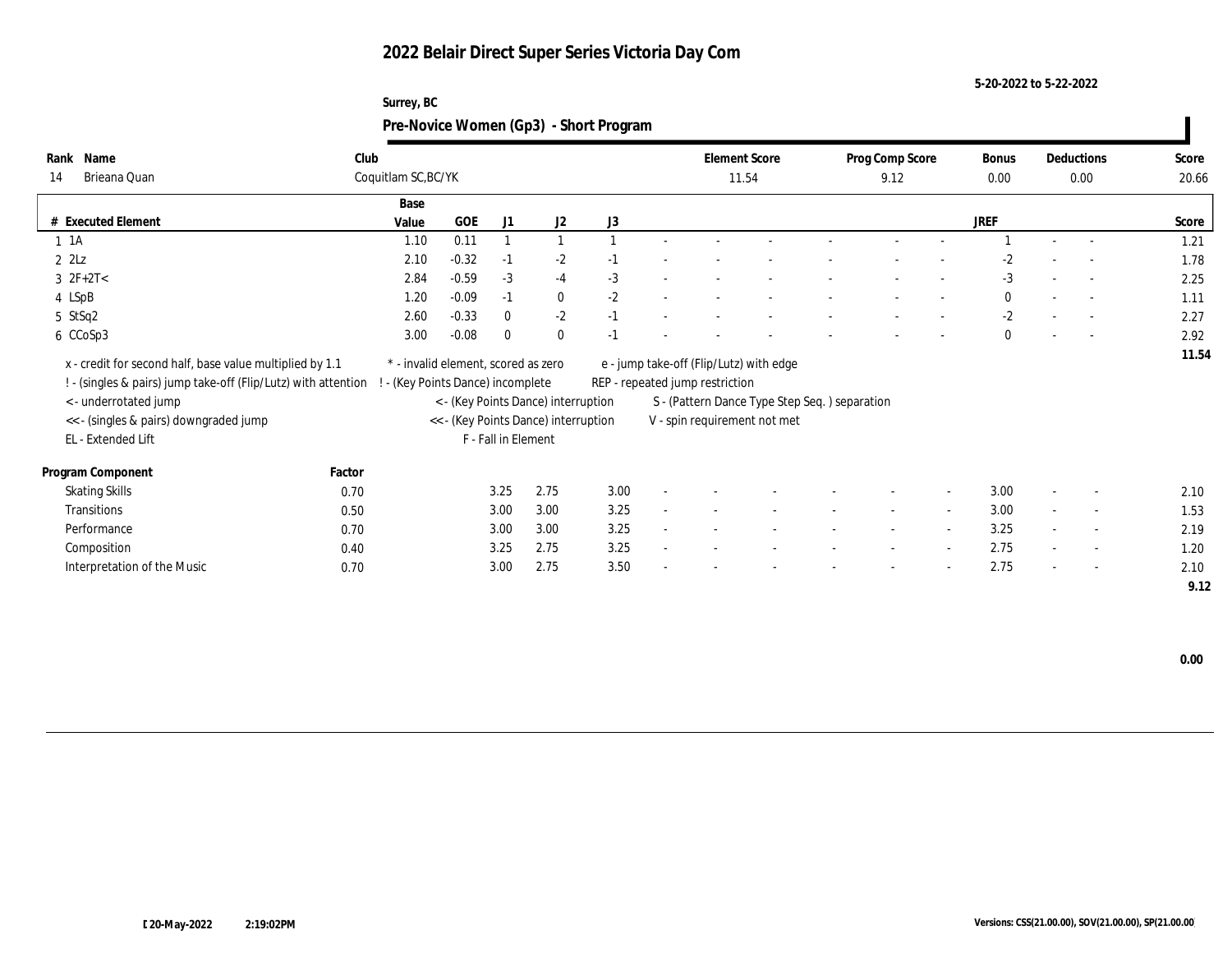**Surrey, BC**

**5-20-2022 to 5-22-2022**

|                                                                                                                            |        | Pre-Novice Women (Gp3) - Short Program                                 |         |                     |                                      |      |                                 |                                               |                          |                          |                      |        |                    |                |
|----------------------------------------------------------------------------------------------------------------------------|--------|------------------------------------------------------------------------|---------|---------------------|--------------------------------------|------|---------------------------------|-----------------------------------------------|--------------------------|--------------------------|----------------------|--------|--------------------|----------------|
| Rank Name<br><b>Caitlin Gillis</b><br>15                                                                                   | Club   | Delta FSC, BC/YK                                                       |         |                     |                                      |      | <b>Element Score</b><br>10.67   |                                               | Prog Comp Score<br>10.25 |                          | <b>Bonus</b><br>0.00 |        | Deductions<br>0.50 | Score<br>20.42 |
|                                                                                                                            |        | Base                                                                   |         |                     |                                      |      |                                 |                                               |                          |                          |                      |        |                    |                |
| # Executed Element                                                                                                         |        | Value                                                                  | GOE     | J1                  | J2                                   | J3   |                                 |                                               |                          |                          | <b>JREF</b>          |        |                    | Score          |
| 1 1 A                                                                                                                      |        | 1.10                                                                   | 0.06    |                     | $\mathbf{0}$                         |      |                                 |                                               |                          |                          | $\Omega$             |        | $\overline{a}$     | 1.16           |
| $2 \text{ } 2Lz + 2Lo <$                                                                                                   |        | 3.46                                                                   | $-1.05$ | $-5$                | $-5$                                 | -5   |                                 |                                               |                          |                          | -5                   |        |                    | 2.41           |
| 3 LSpB                                                                                                                     |        | 1.20                                                                   | $-0.09$ | $\mathbf{0}$        | $-1$                                 | -1   |                                 |                                               |                          |                          |                      |        |                    | 1.11           |
| 42F                                                                                                                        |        | 1.80                                                                   | 0.05    |                     | $\mathbf{0}$                         |      |                                 |                                               |                          |                          | $\theta$             |        | $\sim$             | 1.85           |
| 5 StSq1                                                                                                                    |        | 1.80                                                                   | 0.14    |                     | $\mathbf{0}$                         |      |                                 |                                               |                          |                          |                      |        | $\sim$             | 1.94           |
| 6 CCoSp1                                                                                                                   |        | 2.00                                                                   | 0.20    | $\overline{2}$      | $\Omega$                             |      |                                 |                                               |                          |                          |                      |        |                    | 2.20           |
| x - credit for second half, base value multiplied by 1.1<br>! - (singles & pairs) jump take-off (Flip/Lutz) with attention |        | * - invalid element, scored as zero<br>- (Key Points Dance) incomplete |         |                     |                                      |      | REP - repeated jump restriction | e - jump take-off (Flip/Lutz) with edge       |                          |                          |                      |        |                    | 10.67          |
| < - underrotated jump                                                                                                      |        |                                                                        |         |                     | < - (Key Points Dance) interruption  |      |                                 | S - (Pattern Dance Type Step Seq.) separation |                          |                          |                      |        |                    |                |
| << - (singles & pairs) downgraded jump                                                                                     |        |                                                                        |         |                     | << - (Key Points Dance) interruption |      |                                 | V - spin requirement not met                  |                          |                          |                      |        |                    |                |
| EL - Extended Lift                                                                                                         |        |                                                                        |         | F - Fall in Element |                                      |      |                                 |                                               |                          |                          |                      |        |                    |                |
| Program Component                                                                                                          | Factor |                                                                        |         |                     |                                      |      |                                 |                                               |                          |                          |                      |        |                    |                |
| <b>Skating Skills</b>                                                                                                      | 0.70   |                                                                        |         | 4.00                | 3.00                                 | 3.50 |                                 |                                               |                          |                          | 3.25                 |        |                    | 2.41           |
| Transitions                                                                                                                | 0.50   |                                                                        |         | 4.00                | 2.75                                 | 3.25 |                                 |                                               |                          | $\sim$                   | 3.25                 |        |                    | 1.66           |
| Performance                                                                                                                | 0.70   |                                                                        |         | 3.75                | 3.00                                 | 3.50 |                                 |                                               | $\overline{\phantom{a}}$ | $\overline{\phantom{a}}$ | 3.50                 |        | $\sim$             | 2.41           |
| Composition                                                                                                                | 0.40   |                                                                        |         | 3.75                | 3.25                                 | 3.50 |                                 |                                               | $\overline{\phantom{a}}$ | $\sim$                   | 3.50                 | $\sim$ | $\sim$             | 1.40           |
| Interpretation of the Music                                                                                                | 0.70   |                                                                        |         | 3.75                | 2.75                                 | 3.75 |                                 |                                               |                          | $\overline{\phantom{a}}$ | 3.25                 |        | $\sim$             | 2.37           |
|                                                                                                                            |        |                                                                        |         |                     |                                      |      |                                 |                                               |                          |                          |                      |        |                    | 10.25          |
|                                                                                                                            |        |                                                                        |         |                     |                                      |      |                                 |                                               |                          |                          |                      |        |                    |                |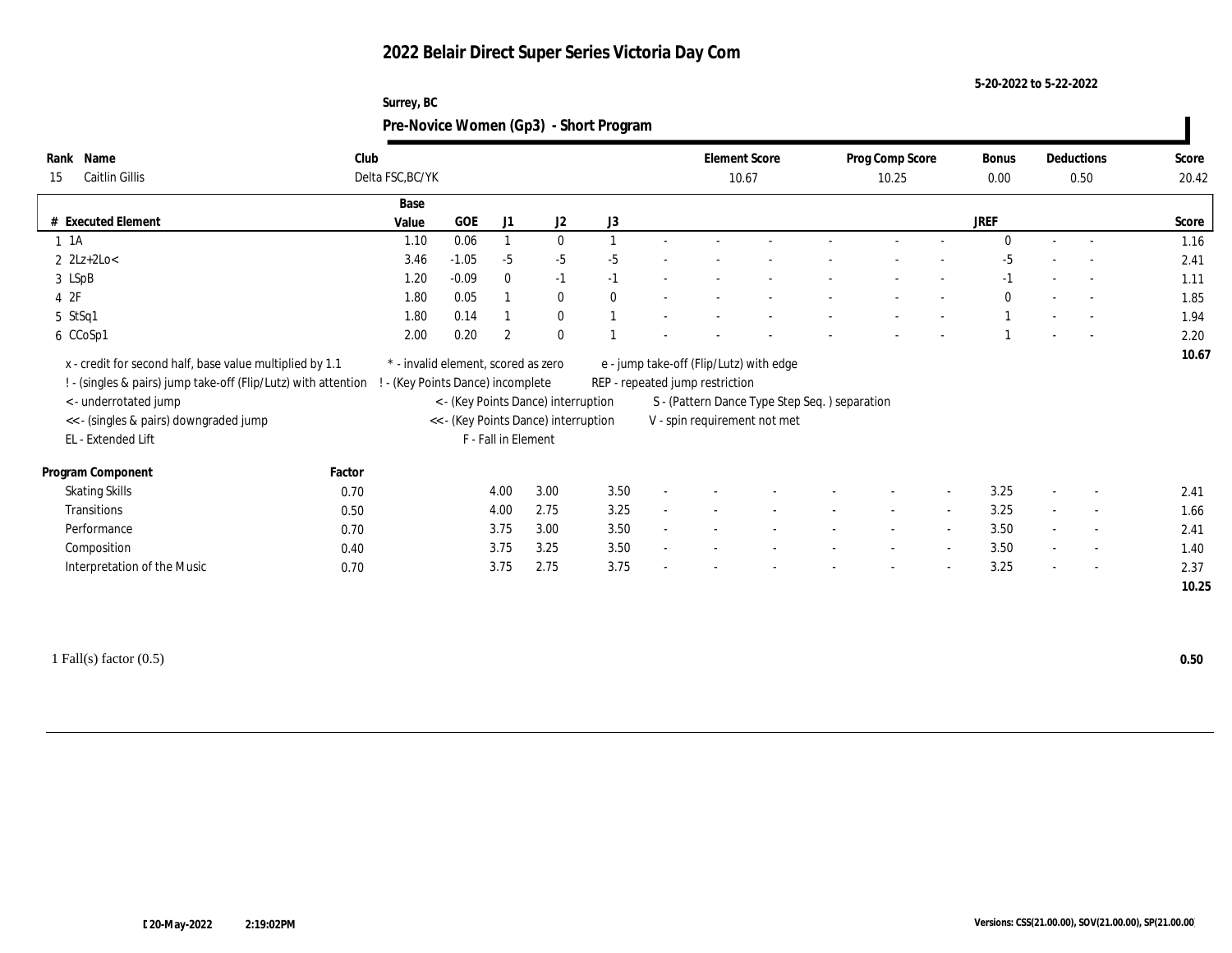**Surrey, BC**

**5-20-2022 to 5-22-2022**

|                                                                |        | Pre-Novice Women (Gp3) - Short Program |         |                     |                                      |      |                                         |                                               |                          |                          |              |                          |                          |       |
|----------------------------------------------------------------|--------|----------------------------------------|---------|---------------------|--------------------------------------|------|-----------------------------------------|-----------------------------------------------|--------------------------|--------------------------|--------------|--------------------------|--------------------------|-------|
| Rank Name                                                      | Club   |                                        |         |                     |                                      |      | <b>Element Score</b>                    |                                               | Prog Comp Score          |                          | <b>Bonus</b> |                          | Deductions               | Score |
| Haley Urwin<br>16                                              |        | Sungod SC, BC/YK                       |         |                     |                                      |      | 9.68                                    |                                               | 9.05                     |                          | 0.00         |                          | 0.50                     | 18.23 |
|                                                                |        | Base                                   |         |                     |                                      |      |                                         |                                               |                          |                          |              |                          |                          |       |
| # Executed Element                                             |        | Value                                  | GOE     | J1                  | J <sub>2</sub>                       | J3   |                                         |                                               |                          |                          | <b>JREF</b>  |                          |                          | Score |
| $1 \t2Lz$                                                      |        | 2.10                                   | $-0.05$ | $\mathbf{0}$        | $\mathbf{0}$                         | $-1$ |                                         |                                               |                          |                          | $\Omega$     |                          |                          | 2.05  |
| $2 \text{ CSp1}$                                               |        | 1.40                                   | $-0.28$ | $-3$                | $-1$                                 | $-2$ |                                         |                                               |                          |                          | $-2$         |                          | $\overline{\phantom{a}}$ | 1.12  |
| $3 \t2F(e)+2T$                                                 |        | 2.74                                   | $-0.36$ | $-2$                | $-3$                                 | $-3$ |                                         |                                               |                          |                          | $-2$         |                          | $\overline{a}$           | 2.38  |
| $4$ 1A                                                         |        | 1.10                                   | 0.03    |                     | $\mathbf{0}$                         |      |                                         |                                               |                          |                          | $\mathbf{0}$ |                          | $\overline{\phantom{a}}$ | 1.13  |
| 5 StSq3                                                        |        | 3.30                                   | $-1.65$ | $-5$                | $-5$                                 | $-5$ |                                         |                                               |                          |                          | $-5$         |                          | $\sim$                   | 1.65  |
| 6 CCoSp1 (V)                                                   |        | 1.50                                   | $-0.15$ | $\bf{0}$            | $-1$                                 |      |                                         |                                               |                          |                          | $-2$         |                          | $\overline{a}$           | 1.35  |
| x - credit for second half, base value multiplied by 1.1       |        | * - invalid element, scored as zero    |         |                     |                                      |      | e - jump take-off (Flip/Lutz) with edge |                                               |                          |                          |              |                          |                          | 9.68  |
| ! - (singles & pairs) jump take-off (Flip/Lutz) with attention |        | ! - (Key Points Dance) incomplete      |         |                     |                                      |      | REP - repeated jump restriction         |                                               |                          |                          |              |                          |                          |       |
| < - underrotated jump                                          |        |                                        |         |                     | < - (Key Points Dance) interruption  |      |                                         | S - (Pattern Dance Type Step Seq.) separation |                          |                          |              |                          |                          |       |
| << - (singles & pairs) downgraded jump                         |        |                                        |         |                     | << - (Key Points Dance) interruption |      | V - spin requirement not met            |                                               |                          |                          |              |                          |                          |       |
| EL - Extended Lift                                             |        |                                        |         | F - Fall in Element |                                      |      |                                         |                                               |                          |                          |              |                          |                          |       |
| Program Component                                              | Factor |                                        |         |                     |                                      |      |                                         |                                               |                          |                          |              |                          |                          |       |
| <b>Skating Skills</b>                                          | 0.70   |                                        |         | 2.75                | 2.75                                 | 3.25 |                                         |                                               |                          | $\overline{\phantom{a}}$ | 3.50         |                          | $\overline{\phantom{a}}$ | 2.14  |
| Transitions                                                    | 0.50   |                                        |         | 2.75                | 3.00                                 | 3.00 |                                         |                                               |                          | $\sim$                   | 3.25         |                          | $\overline{\phantom{a}}$ | 1.50  |
| Performance                                                    | 0.70   |                                        |         | 2.75                | 2.75                                 | 2.75 |                                         |                                               | $\overline{\phantom{a}}$ | $\sim$                   | 3.50         |                          | $\overline{\phantom{a}}$ | 2.06  |
| Composition                                                    | 0.40   |                                        |         | 3.00                | 3.00                                 | 3.00 |                                         |                                               | $\overline{\phantom{a}}$ | $\sim$                   | 3.50         | $\overline{\phantom{a}}$ | $\overline{\phantom{a}}$ | 1.25  |
| Interpretation of the Music                                    | 0.70   |                                        |         | 3.00                | 2.75                                 | 3.00 |                                         |                                               |                          | $\overline{\phantom{a}}$ | 3.25         |                          | $\overline{\phantom{a}}$ | 2.10  |
|                                                                |        |                                        |         |                     |                                      |      |                                         |                                               |                          |                          |              |                          |                          | 9.05  |
|                                                                |        |                                        |         |                     |                                      |      |                                         |                                               |                          |                          |              |                          |                          |       |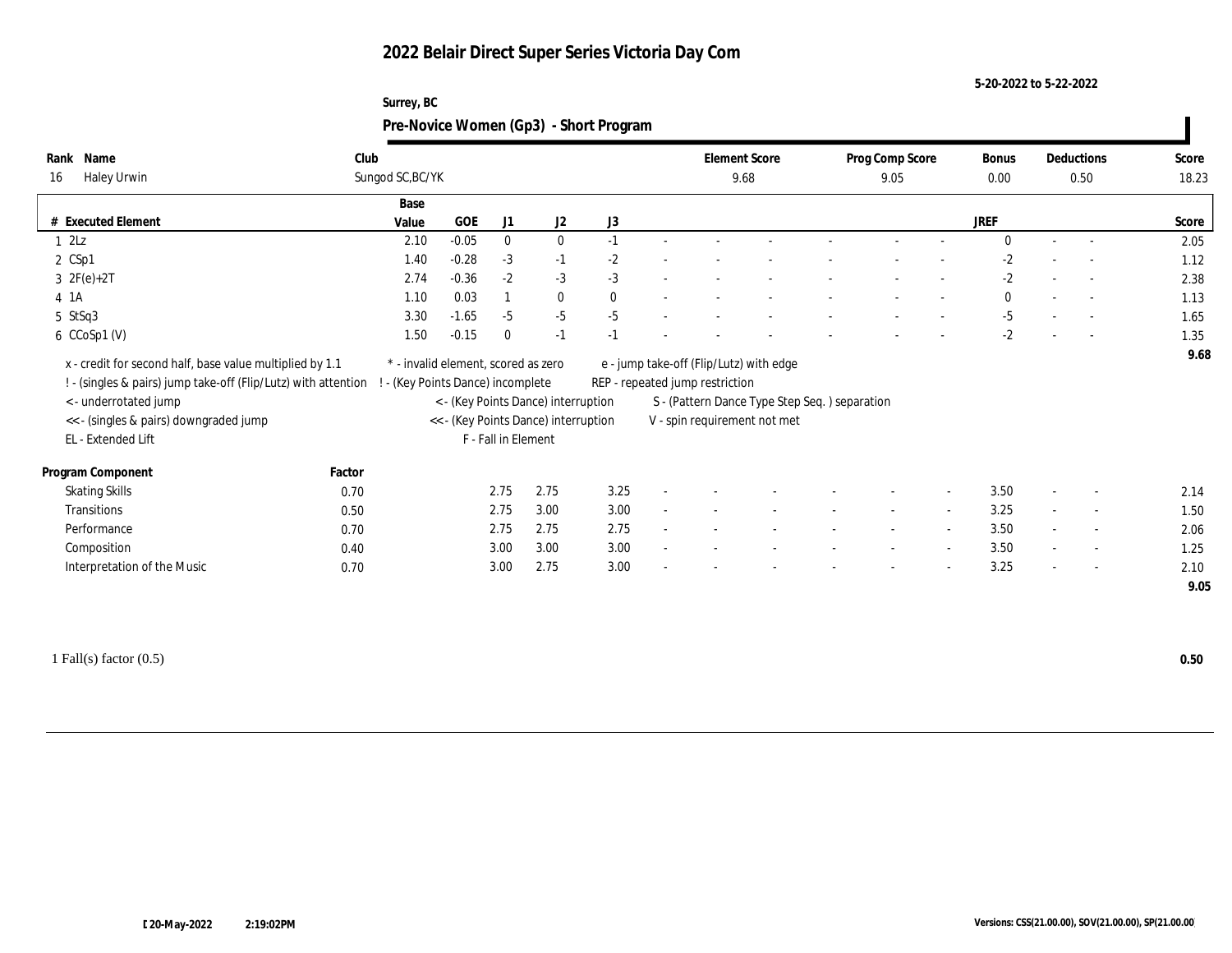### **5-20-2022 to 5-22-2022**

| Surrey, BC                             |
|----------------------------------------|
| Pre-Novice Women (Gp3) - Short Program |

| Name<br>Rank                                                                                                                                                                                                        | Club   |                                                                                                                                                     |                     |              |      |        |                                 | <b>Element Score</b><br>8.34                                                                                             |  |      | Prog Comp Score          | <b>Bonus</b> | Deductions |                          | Score |
|---------------------------------------------------------------------------------------------------------------------------------------------------------------------------------------------------------------------|--------|-----------------------------------------------------------------------------------------------------------------------------------------------------|---------------------|--------------|------|--------|---------------------------------|--------------------------------------------------------------------------------------------------------------------------|--|------|--------------------------|--------------|------------|--------------------------|-------|
| Emily Wang<br>17                                                                                                                                                                                                    |        | Champs ISC of BC, BC/YK                                                                                                                             |                     |              |      |        |                                 |                                                                                                                          |  | 9.20 |                          | $0.00\,$     | 0.50       |                          | 17.04 |
|                                                                                                                                                                                                                     | Base   |                                                                                                                                                     |                     |              |      |        |                                 |                                                                                                                          |  |      |                          |              |            |                          |       |
| # Executed Element                                                                                                                                                                                                  | Value  | <b>GOE</b>                                                                                                                                          | J1                  | J2           | J3   |        |                                 |                                                                                                                          |  |      |                          | <b>JREF</b>  |            |                          | Score |
| $1$ 2A $\lt$                                                                                                                                                                                                        | 1.10   | $-0.55$                                                                                                                                             | $-5$                | $-5$         | $-5$ |        |                                 |                                                                                                                          |  |      |                          | $-5$         |            | $\sim$                   | 0.55  |
| 2 2F                                                                                                                                                                                                                | 1.80   | $-0.36$                                                                                                                                             | $-3$                | $-2$         | $-1$ |        |                                 |                                                                                                                          |  |      |                          | $-2$         |            | $\overline{\phantom{a}}$ | 1.44  |
| 3 LSp1                                                                                                                                                                                                              | 1.50   | 0.04                                                                                                                                                | $\mathbf{0}$        | $\bf{0}$     |      |        |                                 |                                                                                                                          |  |      |                          | $\mathbf{0}$ |            | $\overline{\phantom{a}}$ | 1.54  |
| 4 2Lz(e)+COMBO                                                                                                                                                                                                      | 1.68   | $-0.84$                                                                                                                                             | $-5$                | $-5$         | $-5$ |        |                                 |                                                                                                                          |  |      |                          | $-5$         |            | $\overline{\phantom{a}}$ | 0.84  |
| 5 CCoSp2                                                                                                                                                                                                            | 2.50   | $-0.38$                                                                                                                                             | $-2$                | $-1$         | $-2$ |        |                                 |                                                                                                                          |  |      |                          | $-1$         |            | $\overline{a}$           | 2.12  |
| $6$ StSq1                                                                                                                                                                                                           | 1.80   | 0.05                                                                                                                                                | $\mathbf{0}$        | $\mathbf{0}$ |      |        |                                 |                                                                                                                          |  |      |                          | $\mathbf{0}$ |            | $\overline{a}$           | 1.85  |
|                                                                                                                                                                                                                     |        |                                                                                                                                                     |                     |              |      |        |                                 |                                                                                                                          |  |      |                          |              |            |                          |       |
| x - credit for second half, base value multiplied by 1.1<br>! - (singles & pairs) jump take-off (Flip/Lutz) with attention<br>< - underrotated jump<br><< - (singles & pairs) downgraded jump<br>EL - Extended Lift |        | * - invalid element, scored as zero<br>(Key Points Dance) incomplete<br>< - (Key Points Dance) interruption<br><< - (Key Points Dance) interruption | F - Fall in Element |              |      |        | REP - repeated jump restriction | e - jump take-off (Flip/Lutz) with edge<br>S - (Pattern Dance Type Step Seq.) separation<br>V - spin requirement not met |  |      |                          |              |            |                          |       |
| Program Component                                                                                                                                                                                                   | Factor |                                                                                                                                                     |                     |              |      |        |                                 |                                                                                                                          |  |      |                          |              |            |                          | 8.34  |
| <b>Skating Skills</b>                                                                                                                                                                                               | 0.70   |                                                                                                                                                     | 3.25                | 3.25         | 3.50 |        |                                 |                                                                                                                          |  |      |                          | 3.25         |            | $\overline{\phantom{a}}$ | 2.32  |
| Transitions                                                                                                                                                                                                         | 0.50   |                                                                                                                                                     | 3.00                | 2.75         | 3.50 | $\sim$ |                                 |                                                                                                                          |  |      |                          | 2.75         |            | $\overline{\phantom{a}}$ | 1.50  |
| Performance                                                                                                                                                                                                         | 0.70   |                                                                                                                                                     | 2.75                | 2.75         | 3.25 |        |                                 |                                                                                                                          |  |      |                          | 3.00         |            | $\overline{\phantom{a}}$ | 2.06  |
| Composition                                                                                                                                                                                                         | 0.40   |                                                                                                                                                     | 2.75                | 3.00         | 3.50 |        |                                 |                                                                                                                          |  |      | $\overline{\phantom{a}}$ | 3.00         |            | $\sim$                   | 1.22  |

1 Fall(s) factor (0.5) **0.50**